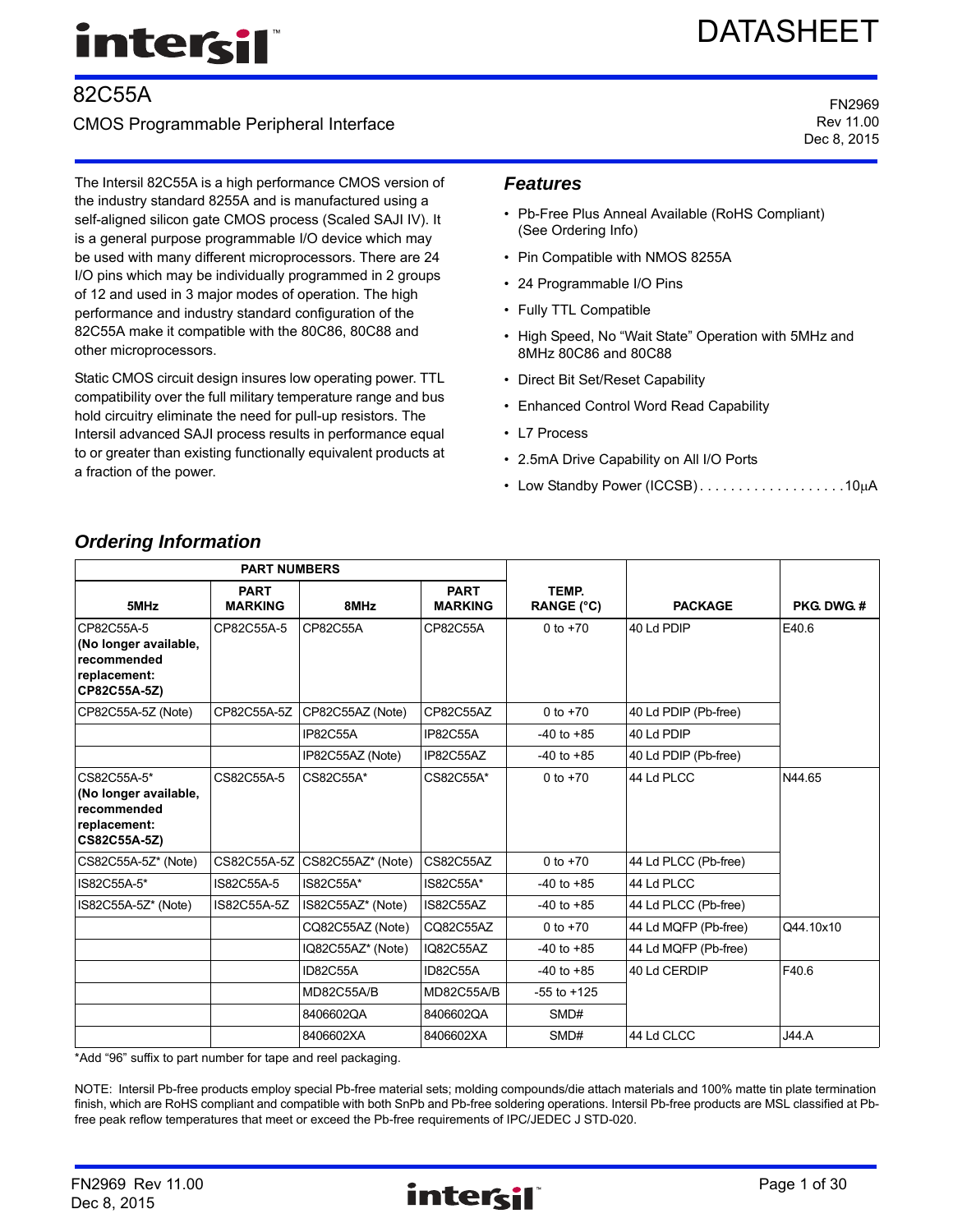# *Pinouts*

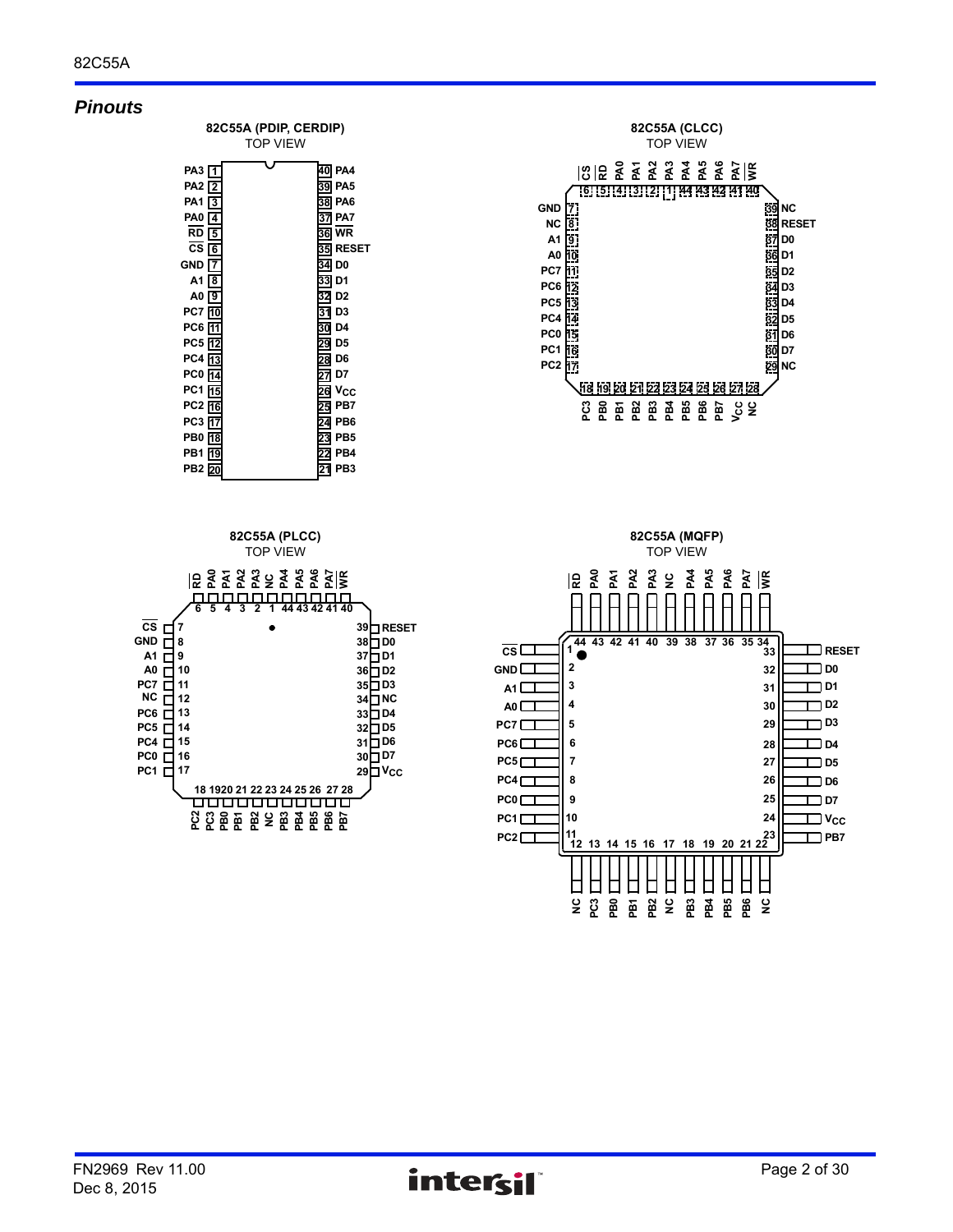# *Pin Description*

| <b>SYMBOL</b>          | <b>TYPE</b> | <b>DESCRIPTION</b>                                                                                                                                                                                                                                    |
|------------------------|-------------|-------------------------------------------------------------------------------------------------------------------------------------------------------------------------------------------------------------------------------------------------------|
| $V_{\rm CC}$           |             | $V_{CC}$ : The +5V power supply pin. A 0.1 $\mu$ F capacitor between $V_{CC}$ and GND is recommended for decoupling.                                                                                                                                  |
| <b>GND</b>             |             | <b>GROUND</b>                                                                                                                                                                                                                                         |
| D0-D7                  | I/O         | DATA BUS: The Data Bus lines are bidirectional three-state pins connected to the system data bus.                                                                                                                                                     |
| <b>RESET</b>           |             | RESET: A high on this input clears the control register and all ports (A, B, C) are set to the input mode with the "Bus"<br>Hold" circuitry turned on.                                                                                                |
| $\overline{\text{CS}}$ |             | CHIP SELECT: Chip select is an active low input used to enable the 82C55A onto the Data Bus for CPU<br>communications.                                                                                                                                |
| $\overline{RD}$        |             | READ: Read is an active low input control signal used by the CPU to read status information or data via the data bus.                                                                                                                                 |
| <b>WR</b>              |             | WRITE: Write is an active low input control signal used by the CPU to load control words and data into the 82C55A.                                                                                                                                    |
| $A0 - A1$              |             | ADDRESS: These input signals, in conjunction with the RD and WR inputs, control the selection of one of the three<br>ports or the control word register. A0 and A1 are normally connected to the least significant bits of the Address Bus<br>A0, A1. |
| PA0-PA7                | 1/O         | PORT A: 8-bit input and output port. Both bus hold high and bus hold low circuitry are present on this port.                                                                                                                                          |
| PB0-PB7                | I/O         | PORT B: 8-bit input and output port. Bus hold high circuitry is present on this port.                                                                                                                                                                 |
| PC0-PC7                | I/O         | PORT C: 8-bit input and output port. Bus hold circuitry is present on this port.                                                                                                                                                                      |

# *Functional Diagram*

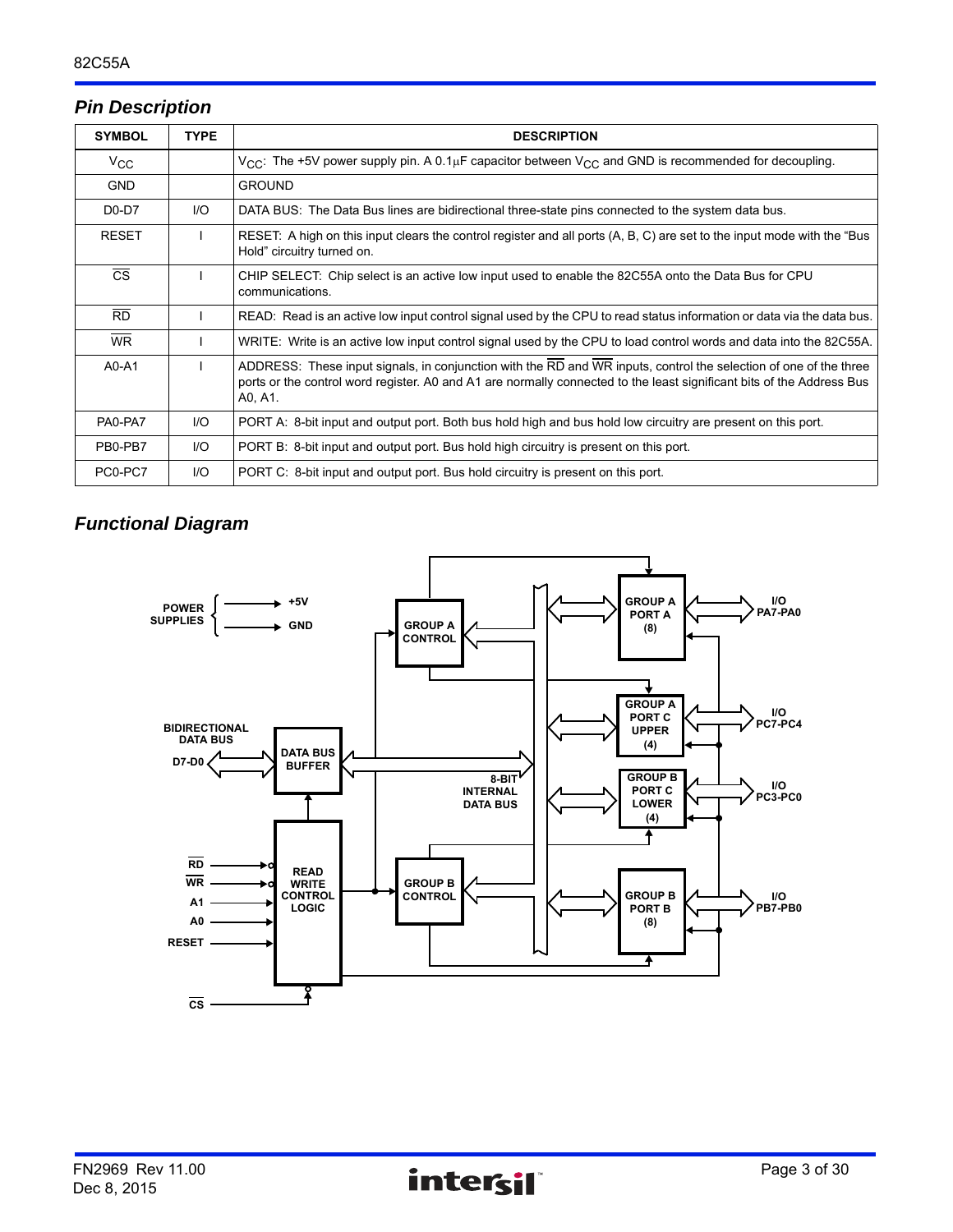# *Functional Description*

# *Data Bus Buffer*

This three-state bidirectional 8-bit buffer is used to interface the 82C55A to the system data bus. Data is transmitted or received by the buffer upon execution of input or output instructions by the CPU. Control words and status information are also transferred through the data bus buffer.

# *Read/Write and Control Logic*

The function of this block is to manage all of the internal and external transfers of both Data and Control or Status words. It accepts inputs from the CPU Address and Control busses and in turn, issues commands to both of the Control Groups.

**(CS)** Chip Select. A "low" on this input pin enables the communication between the 82C55A and the CPU.

**(RD)** Read. A "low" on this input pin enables 82C55A to send the data or status information to the CPU on the data bus. In essence, it allows the CPU to "read from" the 82C55A.

**(WR)** Write. A "low" on this input pin enables the CPU to write data or control words into the 82C55A.

**(A0 and A1)** Port Select 0 and Port Select 1. These input signals, in conjunction with the RD and WR inputs, control the selection of one of the three ports or the control word register. They are normally connected to the least significant bits of the address bus (A0 and A1).

| Α1       | A0       | <b>RD</b> | <b>WR</b> | <b>CS</b> | <b>INPUT OPERATION</b><br>(READ)    |
|----------|----------|-----------|-----------|-----------|-------------------------------------|
| $\Omega$ | $\Omega$ | 0         | 1         | 0         | Port A $\rightarrow$ Data Bus       |
| 0        | 1        | 0         | 1         | 0         | Port $B \rightarrow$ Data Bus       |
| 1        | 0        | 0         | 1         | 0         | Port $C \rightarrow$ Data Bus       |
| 1        | 1        | 0         | 1         | 0         | Control Word $\rightarrow$ Data Bus |
|          |          |           |           |           | <b>OUTPUT OPERATION</b><br>(WRITE)  |
| 0        | 0        | 1         | 0         | 0         | Data Bus $\rightarrow$ Port A       |
| 0        | 1        | 1         | 0         | 0         | Data Bus $\rightarrow$ Port B       |
| 1        | 0        | 1         | 0         | 0         | Data Bus $\rightarrow$ Port C       |
| 1        | 1        | 1         | 0         | 0         | Data Bus $\rightarrow$ Control      |
|          |          |           |           |           | <b>DISABLE FUNCTION</b>             |
| x        | x        | X         | x         | 1         | Data Bus $\rightarrow$ Three-State  |
| X        | x        | 1         | 1         | 0         | Data Bus $\rightarrow$ Three-State  |

**82C55A BASIC OPERATION**

**(RESET)** Reset. A "high" on this input initializes the control register to 9Bh and all ports (A, B, C) are set to the input mode. "Bus hold" devices internal to the 82C55A will hold the I/O port inputs to a logic "1" state with a maximum hold current of 400A.



#### **FIGURE 1. 82C55A BLOCK DIAGRAM. DATA BUS BUFFER, READ/WRITE, GROUP A & B CONTROL LOGIC FUNCTIONS**

# *Group A and Group B Controls*

The functional configuration of each port is programmed by the systems software. In essence, the CPU "outputs" a control word to the 82C55A. The control word contains information such as "mode", "bit set", "bit reset", etc., that initializes the functional configuration of the 82C55A.

Each of the Control blocks (Group A and Group B) accepts "commands" from the Read/Write Control logic, receives "control words" from the internal data bus and issues the proper commands to its associated ports.

Control Group A - Port A and Port C upper (C7 - C4)

Control Group B - Port B and Port C lower (C3 - C0)

The control word register can be both written and read as shown in the "Basic Operation" table. Figure 4 shows the control word format for both Read and Write operations. When the control word is read, bit D7 will always be a logic "1", as this implies control word mode information.

# *Ports A, B, and C*

The 82C55A contains three 8-bit ports (A, B, and C). All can be configured to a wide variety of functional characteristics by the system software but each has its own special features or "personality" to further enhance the power and flexibility of the 82C55A.

**Port A** One 8-bit data output latch/buffer and one 8-bit data input latch. Both "pull-up" and "pull-down" bus-hold devices are present on Port A. See Figure 2A.

**Port B** One 8-bit data input/output latch/buffer and one 8-bit data input buffer. See Figure 2B.

**Port C** One 8-bit data output latch/buffer and one 8-bit data input buffer (no latch for input). This port can be divided into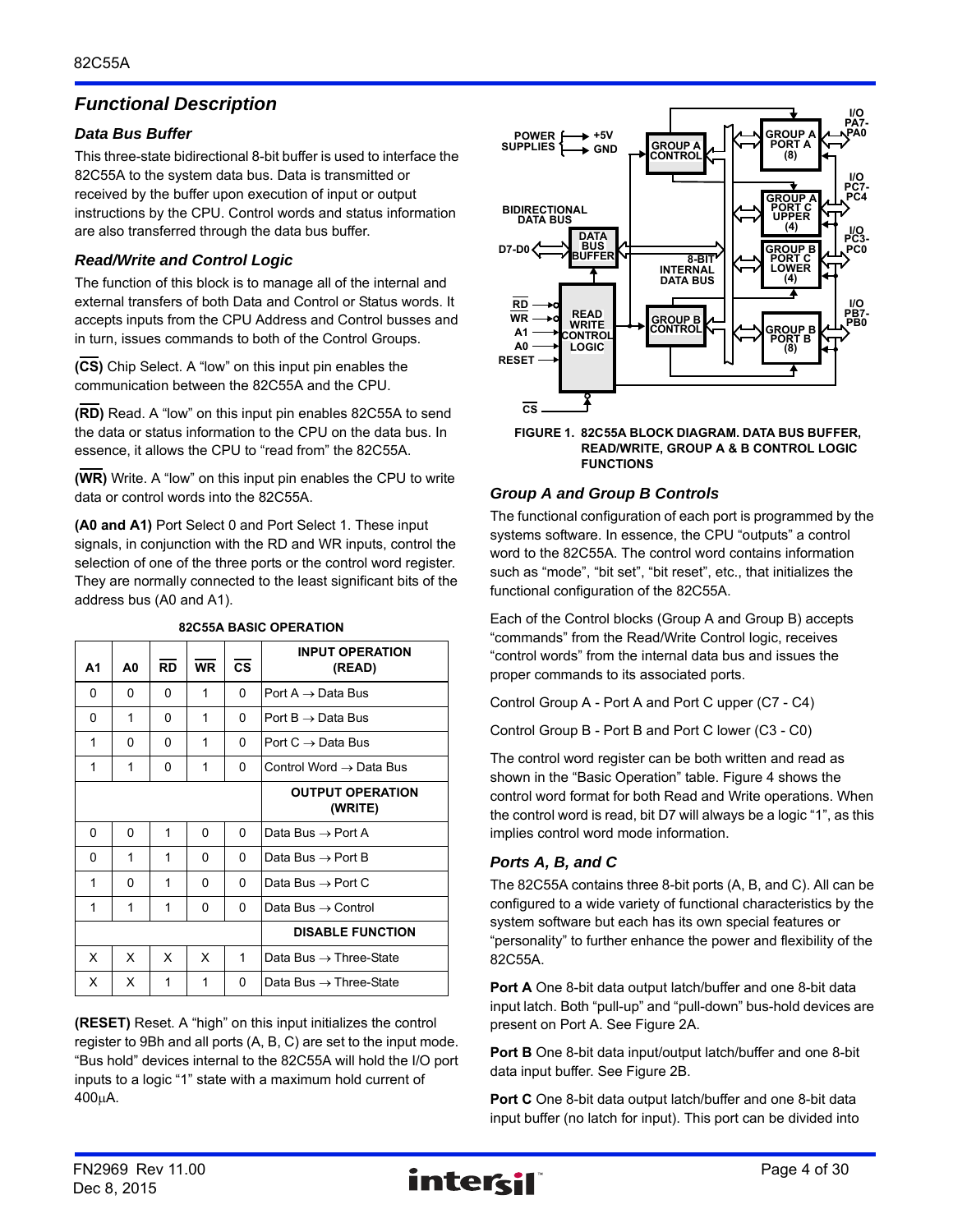two 4-bit ports under the mode control. Each 4-bit port contains a 4-bit latch and it can be used for the control signal output and status signal inputs in conjunction with ports A and B. See Figure 2B.



**FIGURE 2A. PORT A BUS-HOLD CONFIGURATION**



**FIGURE 2B. PORT B AND C BUS-HOLD CONFIGURATION**

**FIGURE 2. BUS-HOLD CONFIGURATION**

# *Operational Description*

#### *Mode Selection*

There are three basic modes of operation than can be selected by the system software:

- Mode 0 Basic Input/Output
- Mode 1 Strobed Input/Output
- Mode 2 Bidirectional Bus

When the reset input goes "high", all ports will be set to the input mode with all 24 port lines held at a logic "one" level by internal bus hold devices. After the reset is removed, the 82C55A can remain in the input mode with no additional initialization required. This eliminates the need to pull-up or pull-down resistors in all-CMOS designs. The control word register will contain 9Bh. During the execution of the system program, any of the other modes may be selected using a single output instruction. This allows a single 82C55A to service a variety of peripheral devices with a simple software maintenance routine. Any port programmed as an output port is initialized to all zeros when the control word is written.



**FIGURE 3. BASIC MODE DEFINITIONS AND BUS INTERFACE**



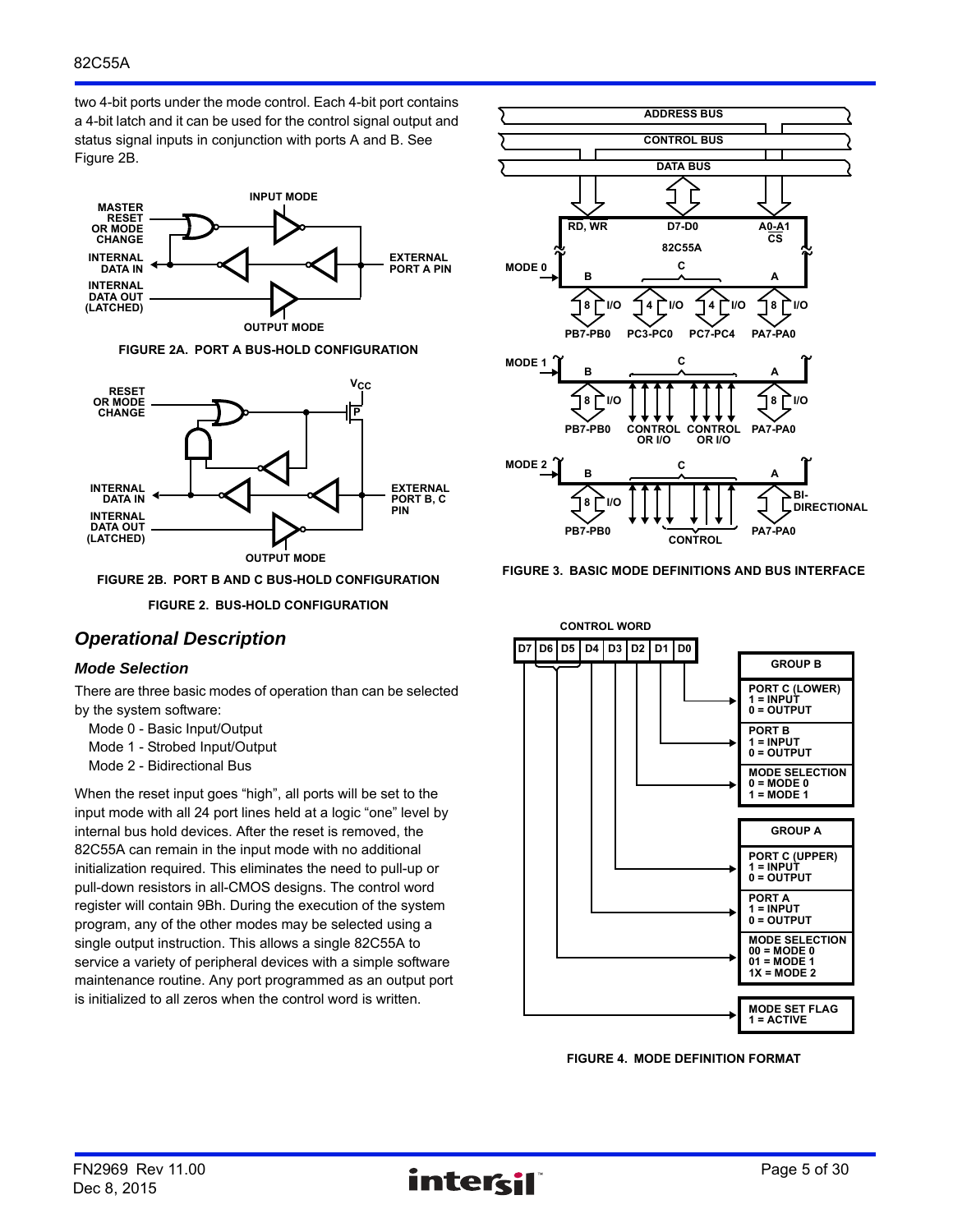The modes for Port A and Port B can be separately defined, while Port C is divided into two portions as required by the Port A and Port B definitions. All of the output registers, including the status flip-flops, will be reset whenever the mode is changed. Modes may be combined so that their functional definition can be "tailored" to almost any I/O structure. For instance: Group B can be programmed in Mode 0 to monitor simple switch closings or display computational results, Group A could be programmed in Mode 1 to monitor a keyboard or tape reader on an interrupt-driven basis.

The mode definitions and possible mode combinations may seem confusing at first, but after a cursory review of the complete device operation a simple, logical I/O approach will surface. The design of the 82C55A has taken into account things such as efficient PC board layout, control signal definition vs. PC layout and complete functional flexibility to support almost any peripheral device with no external logic. Such design represents the maximum use of the available pins.

# *Single Bit Set/Reset Feature (Figure 5)*

Any of the eight bits of Port C can be Set or Reset using a single Output instruction. This feature reduces software requirements in control-based applications.

When Port C is being used as status/control for Port A or B, these bits can be set or reset by using the Bit Set/Reset operation just as if they were output ports.



**FIGURE 5. BIT SET/RESET FORMAT**

# *Interrupt Control Functions*

When the 82C55A is programmed to operate in mode 1 or mode 2, control signals are provided that can be used as interrupt request inputs to the CPU. The interrupt request signals, generated from port C, can be inhibited or enabled by setting or resetting the associated INTE flip-flop, using the bit set/reset function of port C.

This function allows the programmer to enable or disable a CPU interrupt by a specific I/O device without affecting any other device in the interrupt structure.

# *INTE Flip-Flop Definition*

(BIT-SET)-INTE is SET - Interrupt Enable

(BIT-RESET)-INTE is Reset - Interrupt Disable

NOTE: All Mask flip-flops are automatically reset during mode selection and device Reset.

# *Operating Modes*

**Mode 0** (Basic Input/Output). This functional configuration provides simple input and output operations for each of the three ports. No handshaking is required, data is simply written to or read from a specific port.

Mode 0 Basic Functional Definitions:

- Two 8-bit ports and two 4-bit ports
- Any Port can be input or output
- Outputs are latched
- Inputs are not latched
- 16 different Input/Output configurations possible

|    | A              |                | в              | <b>GROUP A</b> |                         |                |               | <b>GROUP B</b>          |
|----|----------------|----------------|----------------|----------------|-------------------------|----------------|---------------|-------------------------|
| D4 | D <sub>3</sub> | D <sub>1</sub> | D <sub>0</sub> | <b>PORTA</b>   | <b>PORTC</b><br>(Upper) | #              | <b>PORT B</b> | <b>PORTC</b><br>(Lower) |
| 0  | 0              | 0              | 0              | Output         | Output                  | 0              | Output        | Output                  |
| 0  | 0              | 0              | 1              | Output         | Output                  | 1              | Output        | Input                   |
| 0  | 0              | 1              | 0              | Output         | Output                  | $\overline{2}$ | Input         | Output                  |
| 0  | 0              | 1              | 1              | Output         | Output                  | 3              | Input         | Input                   |
| 0  | 1              | 0              | 0              | Output         | Input                   | 4              | Output        | Output                  |
| 0  | 1              | 0              | 1              | Output         | Input                   | 5              | Output        | Input                   |
| 0  | 1              | 1              | 0              | Output         | Input                   | 6              | Input         | Output                  |
| 0  | 1              | 1              | 1              | Output         | Input                   | 7              | Input         | Input                   |
| 1  | 0              | 0              | 0              | Input          | Output                  | 8              | Output        | Output                  |
| 1  | 0              | 0              | 1              | Input          | Output                  | 9              | Output        | Input                   |
| 1  | 0              | 1              | 0              | Input          | Output                  | 10             | Input         | Output                  |
| 1  | 0              | 1              | 1              | Input          | Output                  | 11             | Input         | Input                   |
| 1  | 1              | 0              | 0              | Input          | Input                   | 12             | Output        | Output                  |
| 1  | 1              | 0              | 1              | Input          | Input                   | 13             | Output        | Input                   |
| 1  | 1              | 1              | 0              | Input          | Input                   | 14             | Input         | Output                  |
| 1  | 1              | 1              | 1              | Input          | Input                   | 15             | Input         | Input                   |

#### **MODE 0 PORT DEFINITION**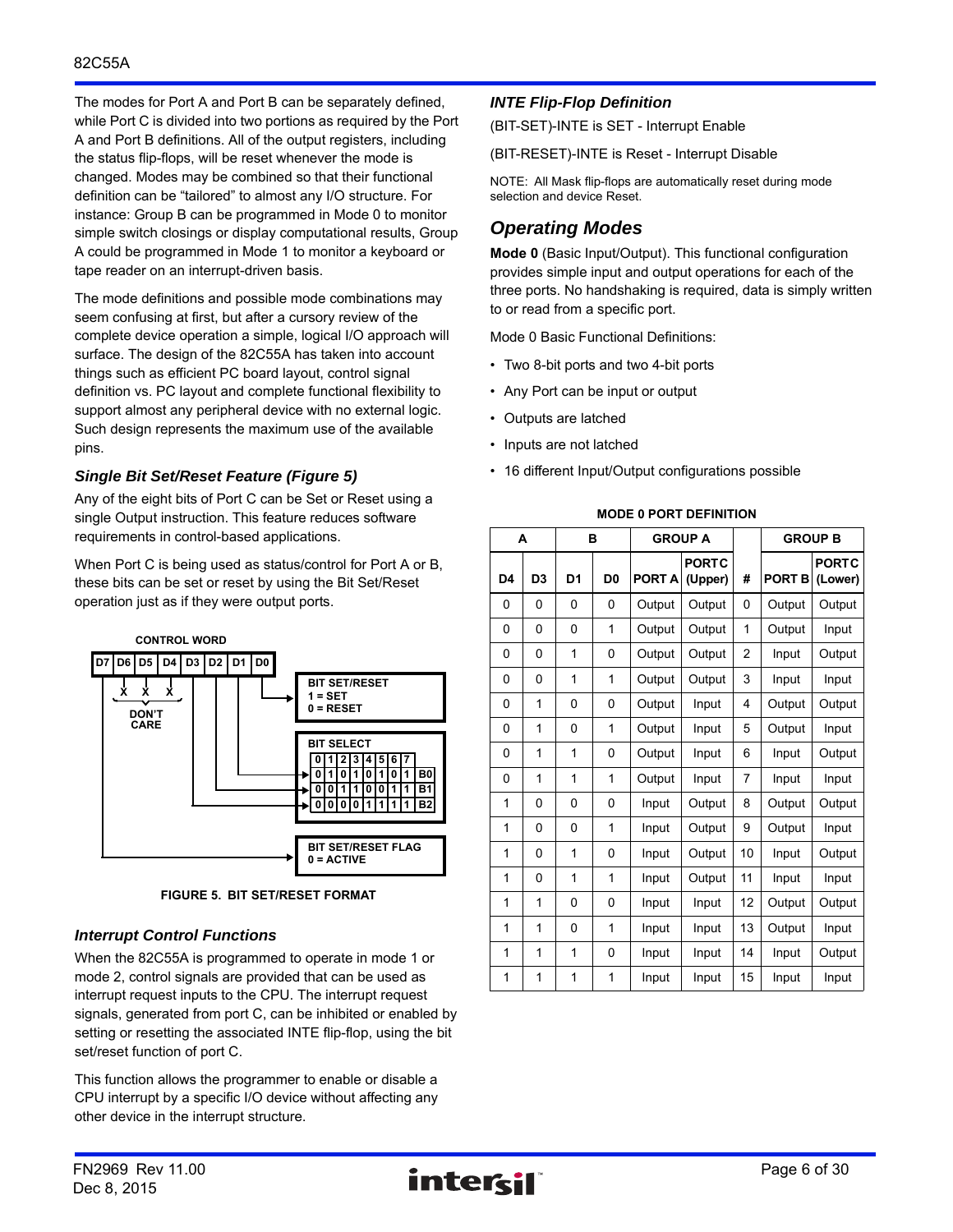# *Mode 0 (Basic Input)*



# *Mode 0 (Basic Output)*



# *Mode 0 Configurations*







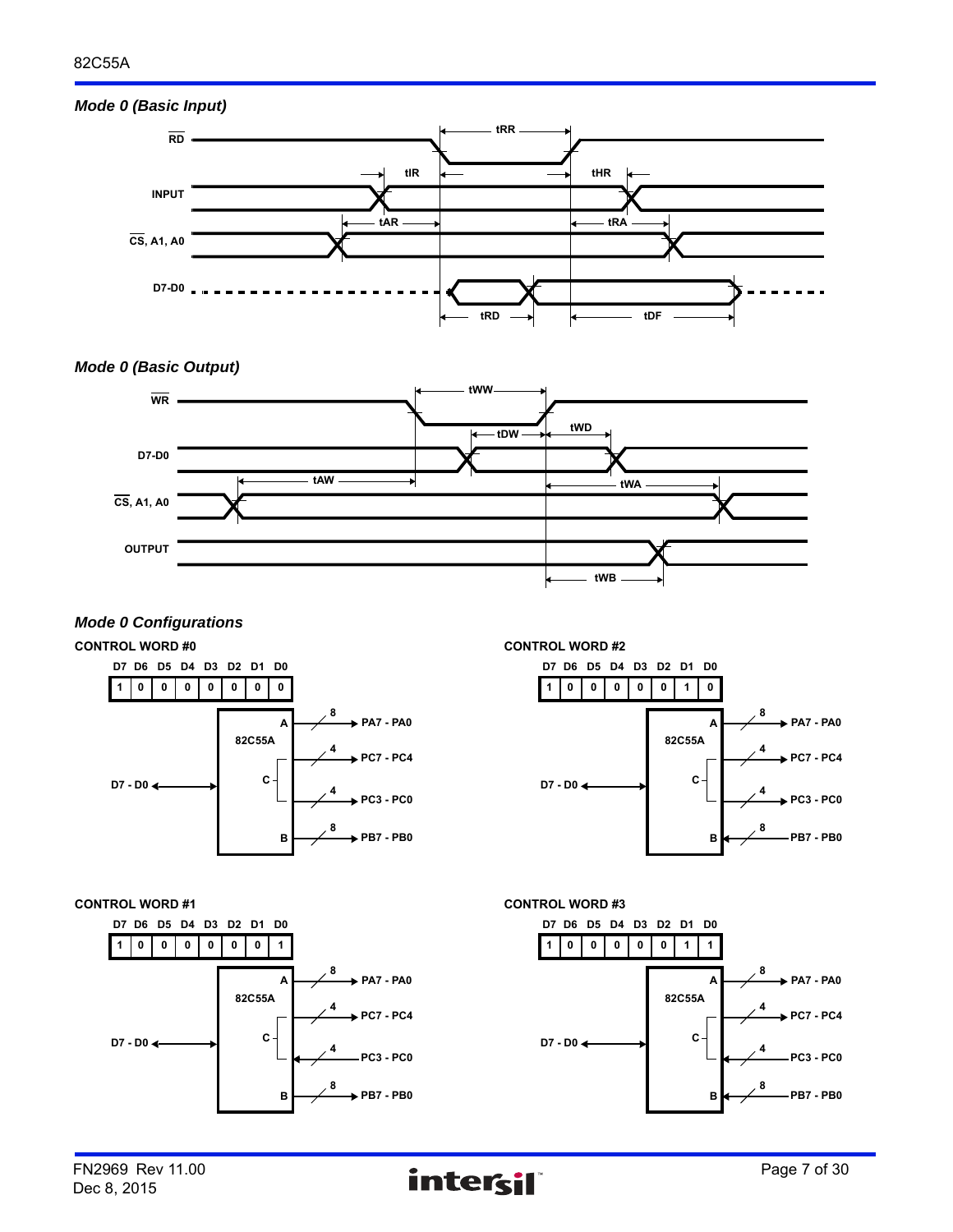# **CONTROL WORD #4 CONTROL WORD #8** *Mode 0 Configurations* **(Continued)**







**CONTROL WORD #5 CONTROL WORD #9**







**CONTROL WORD #6 CONTROL WORD #10**





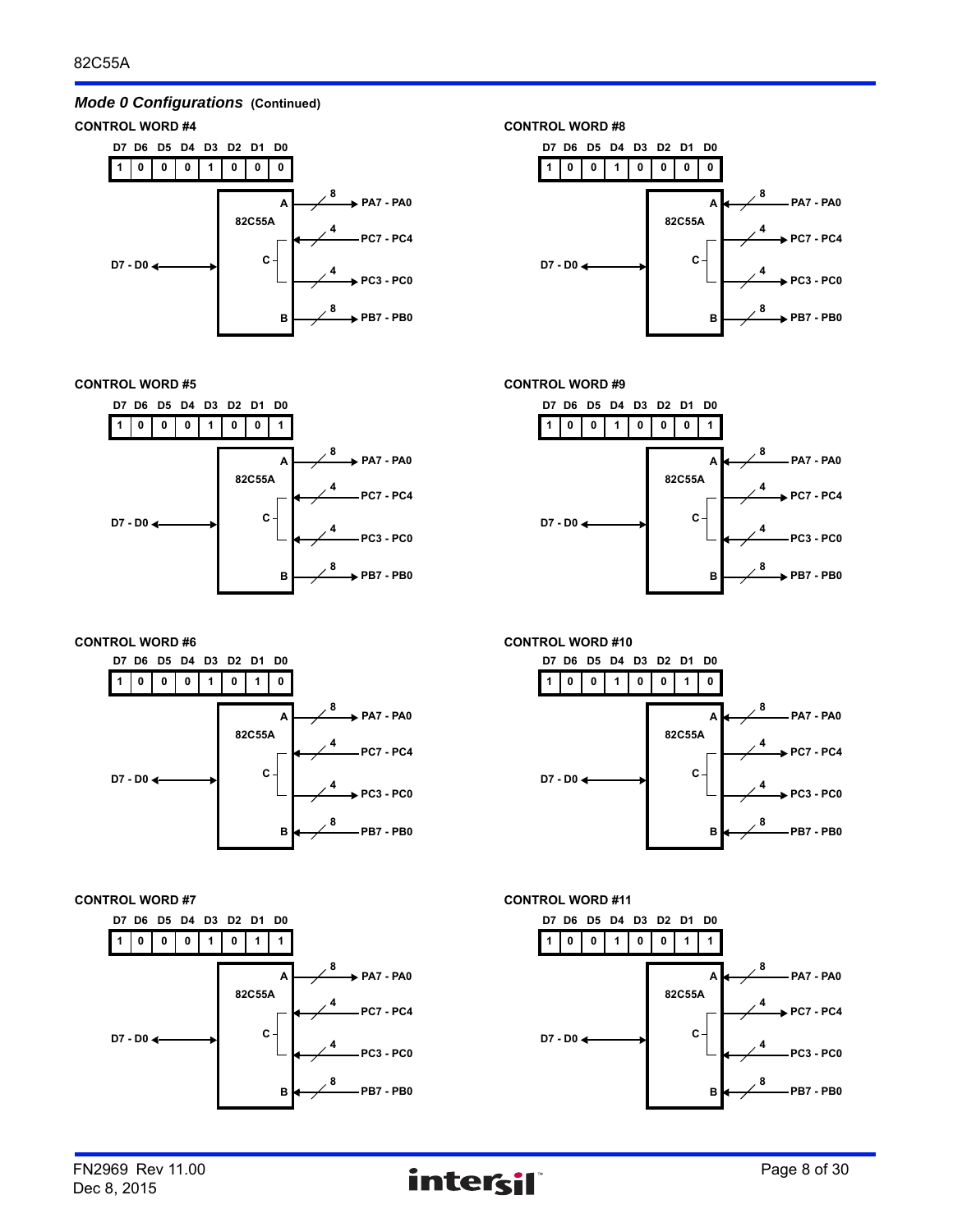# *Mode 0 Configurations* **(Continued)**



**CONTROL WORD #13 CONTROL WORD #15**



#### **1 D7 D6 D5 D4 0 0 1 1 D3 0 D2 D1 1 0 D0 8 PA7 - PA0 4 PC7 - PC4 4 PC3 - PC0 8 PB7 - PB0 D7 - D0 82C55A A B C**



# *Operating Modes*

**Mode 1** - (Strobed Input/Output). This functional configuration provides a means for transferring I/O data to or from a specified port in conjunction with strobes or "hand shaking" signals. In mode 1, port A and port B use the lines on port C to generate or accept these "hand shaking" signals.

Mode 1 Basic Function Definitions:

- Two Groups (Group A and Group B)
- Each group contains one 8-bit port and one 4-bit control/data port
- The 8-bit data port can be either input or output. Both inputs and outputs are latched.
- The 4-bit port is used for control and status of the 8-bit port.

# *Input Control Signal Definition*

(Figures 6 and 7)

# *STB (Strobe Input)*

A "low" on this input loads data into the input latch.

# *IBF (Input Buffer Full F/F)*

A "high" on this output indicates that the data has been loaded into the input latch: in essence, an acknowledgment. IBF is set by STB input being low and is reset by the rising edge of the RD input.





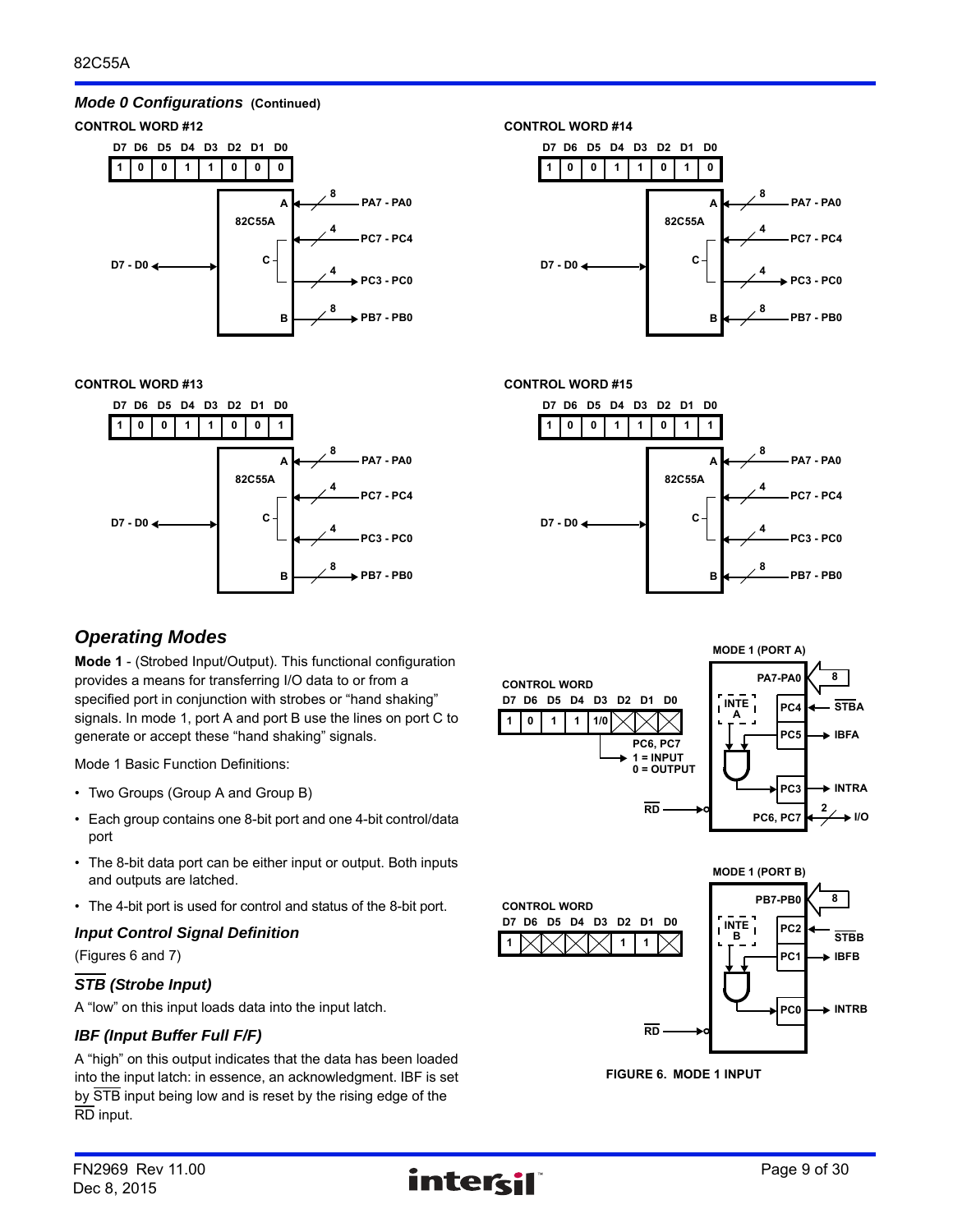

**FIGURE 7. MODE 1 (STROBED INPUT)**

# *INTR (Interrupt Request)*

A "high" on this output can be used to interrupt the CPU when an input device is requesting service. INTR is set by the condition: STB is a "one", IBF is a "one" and INTE is a "one". It is reset by the falling edge of RD. This procedure allows an input device to request service from the CPU by simply strobing its data into the port.

# *INTE A*

Controlled by bit set/reset of PC4.

# *INTE B*

Controlled by bit set/reset of PC2.

# *Output Control Signal Definition*

(Figure 8 and 9)

**OBF** - (Output Buffer Full F/F). The OBF output will go "low" to indicate that the CPU has written data out to the specified port. This does not mean valid data is sent out of the port at this time since OBF can go true before data is available. Data is guaranteed valid at the rising edge of OBF, (See Note 1). The OBF F/F will be set by the rising edge of the WR input and reset by ACK input being low.

**ACK** - (Acknowledge Input). A "low" on this input informs the 82C55A that the data from Port A or Port B is ready to be accepted. In essence, a response from the peripheral device indicating that it is ready to accept data, (See Note 1).

**INTR** - (Interrupt Request). A "high" on this output can be used to interrupt the CPU when an output device has accepted data transmitted by the CPU. INTR is set when ACK is a "one", OBF is a "one" and INTE is a "one". It is reset by the falling edge of WR.

# *INTE A*

Controlled by Bit Set/Reset of PC6.

# *INTE B*

Controlled by Bit Set/Reset of PC2.

#### NOTE:

1. To strobe data into the peripheral device, the user must operate the strobe line in a hand shaking mode. The user needs to send OBF to the peripheral device, generates an ACK from the peripheral device and then latch data into the peripheral device on the rising edge of OBF.





**FIGURE 8. MODE 1 OUTPUT**

**8**

**OBFB**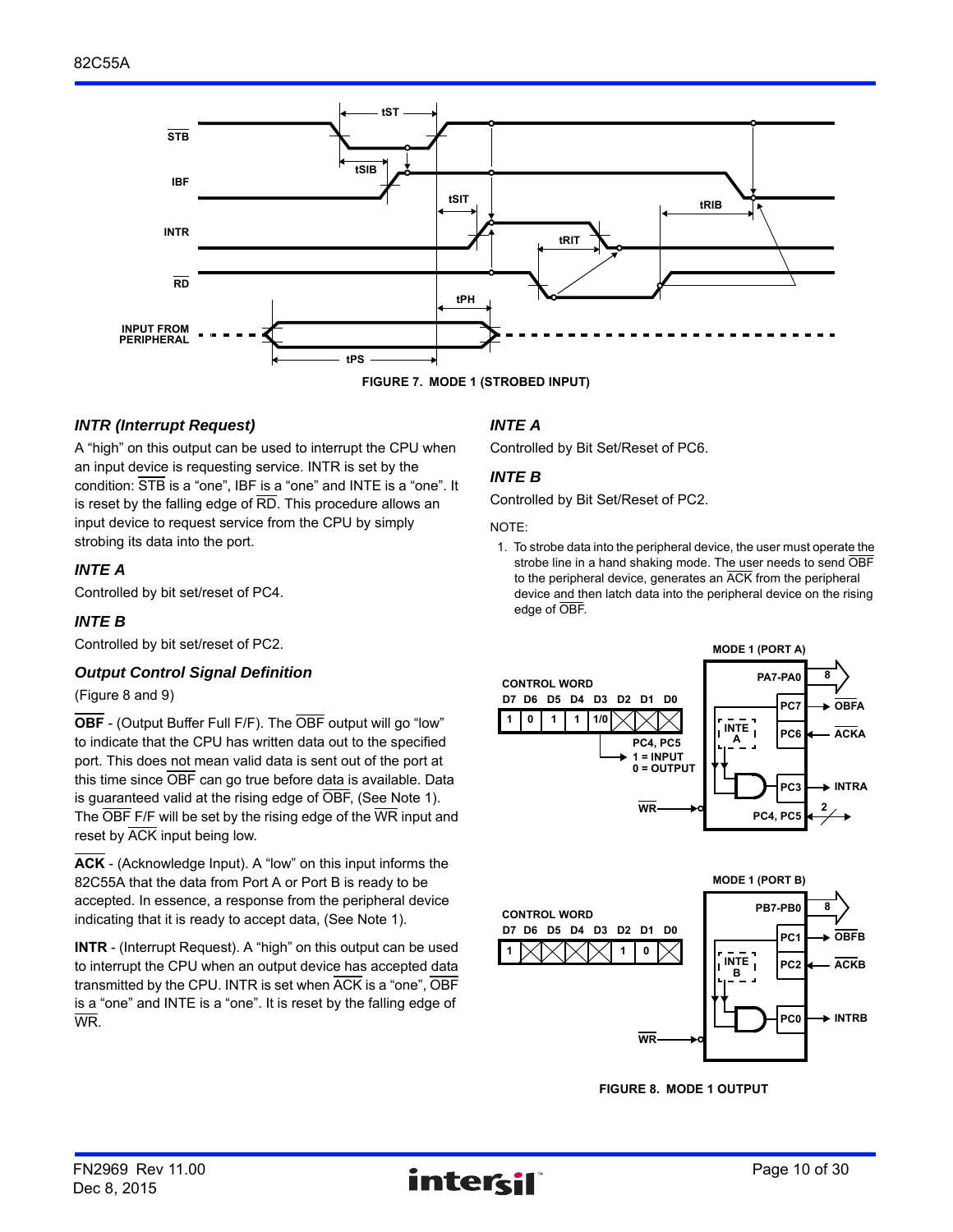

Combinations of Mode 1: Port A and Port B can be individually defined as input or output in Mode 1 to support a wide variety of strobed I/O applications. **FIGURE 10. COMBINATIONS OF MODE 1**

# *Operating Modes*

# *Mode 2 (Strobed Bidirectional Bus I/O)*

This functional configuration provides a means for communicating with a peripheral device or structure on a single 8-bit bus for both transmitting and receiving data (bidirectional bus I/O). "Hand shaking" signals are provided to maintain proper bus flow discipline similar to Mode 1. Interrupt generation and enable/disable functions are also available.

Mode 2 Basic Functional Definitions:

- Used in Group A only
- One 8-bit, bidirectional bus Port (Port A) and a 5-bit control Port (Port C)
- Both inputs and outputs are latched
- The 5-bit control port (Port C) is used for control and status for the 8-bit, bidirectional bus port (Port A)

# *Bidirectional Bus I/O Control Signal Definition*

(Figures 11, 12, 13, 14)

**INTR** - (Interrupt Request). A high on this output can be used to interrupt the CPU for both input or output operations.

# *Output Operations*

**OBF** - (Output Buffer Full). The OBF output will go "low" to indicate that the CPU has written data out to port A.

**ACK** - (Acknowledge). A "low" on this input enables the threestate output buffer of port A to send out the data. Otherwise, the output buffer will be in the high impedance state.

**INTE 1** - (The INTE flip-flop associated with OBF). Controlled by bit set/reset of PC4.

# *Input Operations*

**STB** - (Strobe Input). A "low" on this input loads data into the input latch.

**IBF** - (Input Buffer Full F/F). A "high" on this output indicates that data has been loaded into the input latch.

**INTE 2** - (The INTE flip-flop associated with IBF). Controlled by bit set/reset of PC4.

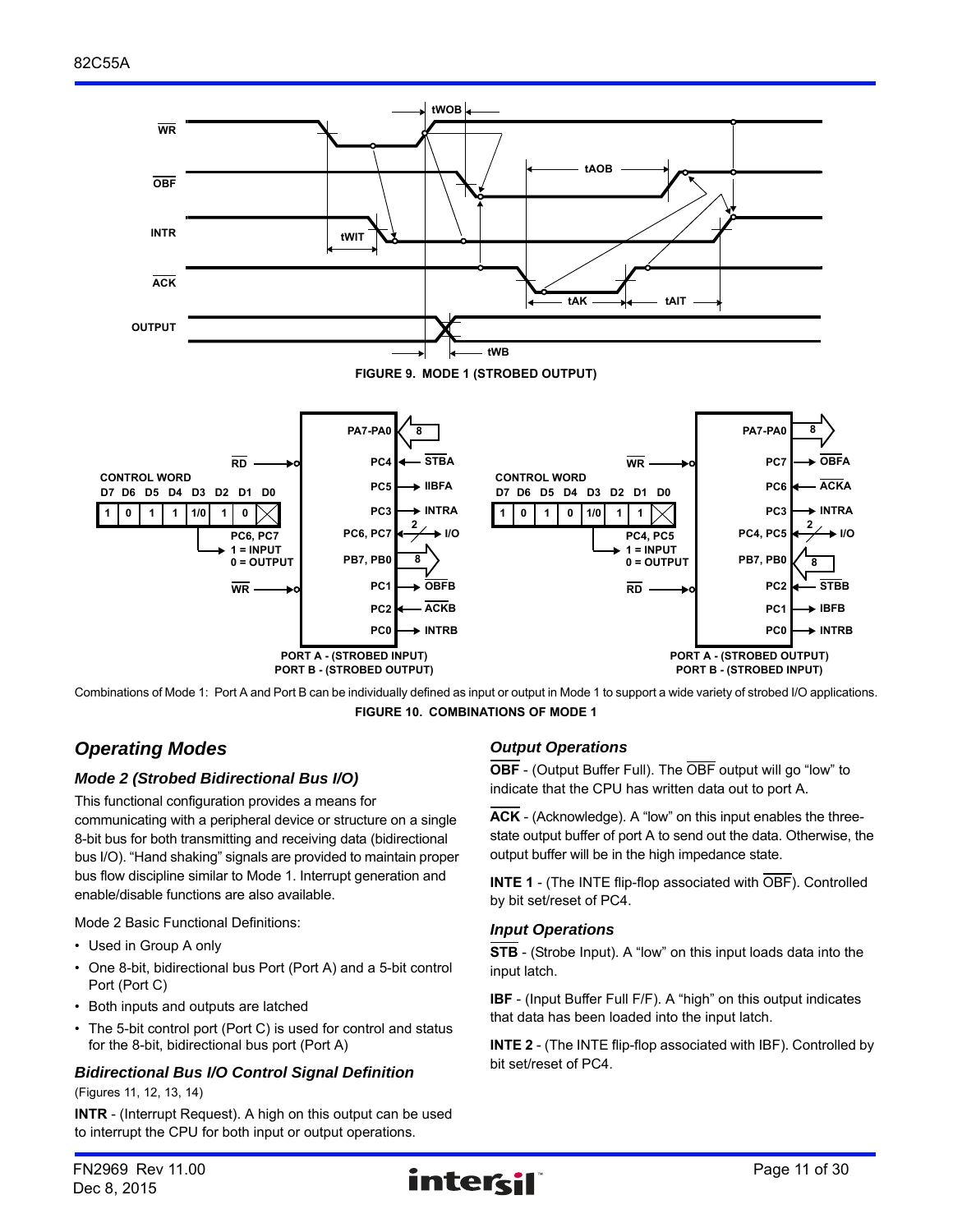





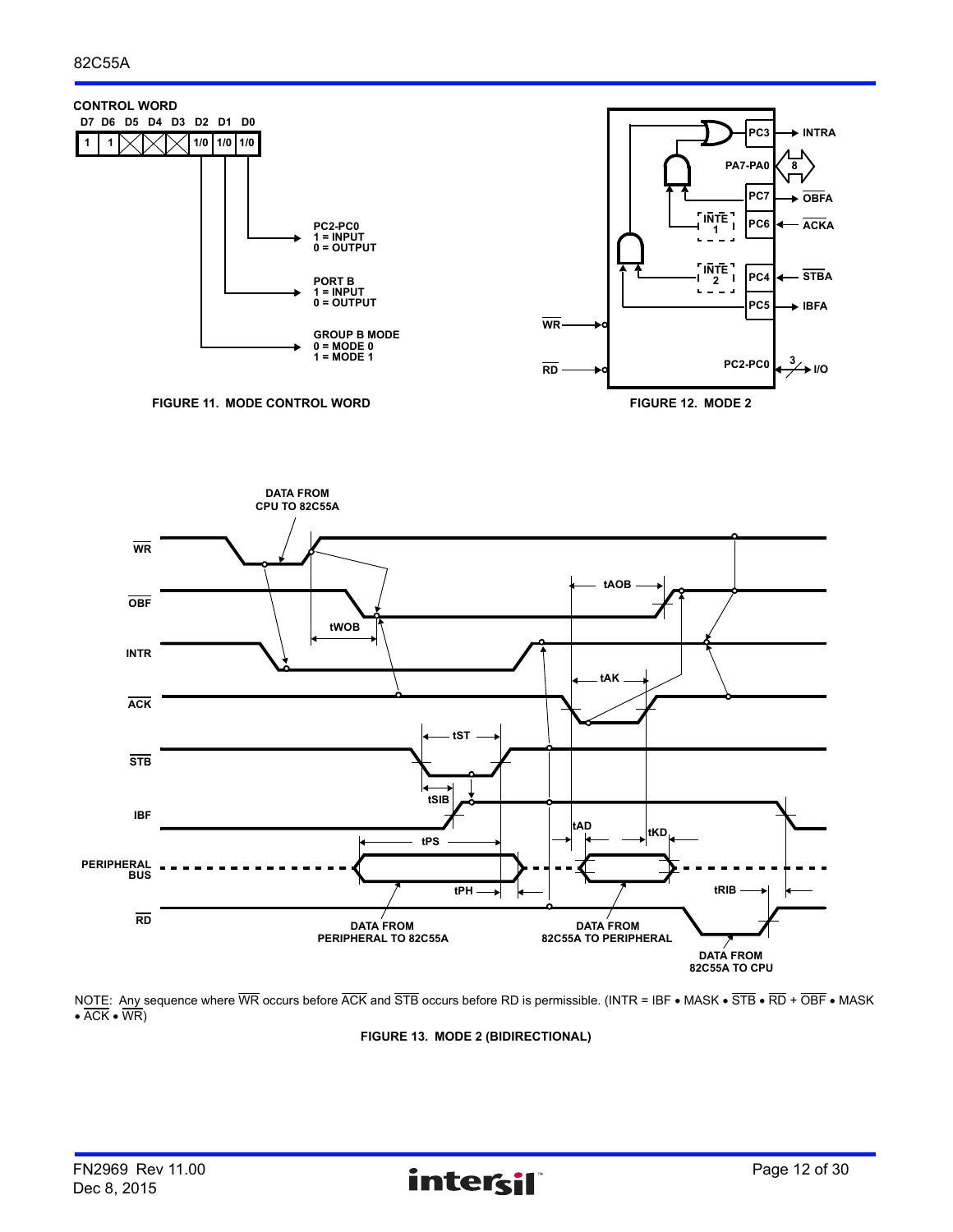

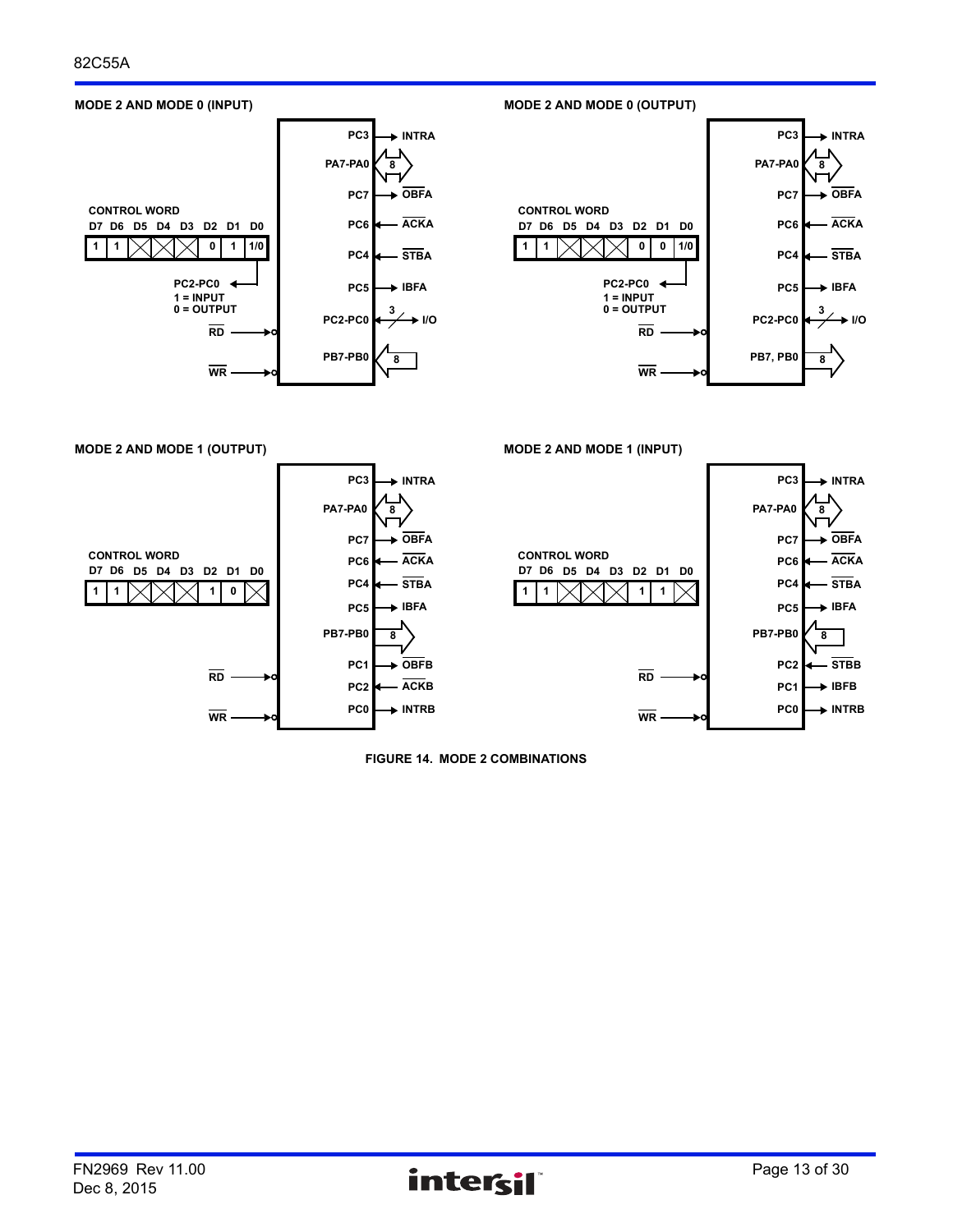|                 |     |               | <b>MODE DEFINITION SUMMARY</b> |               |                         |                     |
|-----------------|-----|---------------|--------------------------------|---------------|-------------------------|---------------------|
|                 |     | <b>MODE 0</b> |                                | <b>MODE 1</b> | <b>MODE 2</b>           |                     |
|                 | IN  | <b>OUT</b>    | IN                             | <b>OUT</b>    | <b>GROUP A ONLY</b>     |                     |
| PA <sub>0</sub> | In  | Out           | In                             | Out           |                         |                     |
| PA <sub>1</sub> | In  | Out           | In                             | Out           |                         |                     |
| PA <sub>2</sub> | In  | Out           | In                             | Out           |                         |                     |
| PA <sub>3</sub> | In  | Out           | In                             | Out           |                         |                     |
| PA <sub>4</sub> | In. | Out           | In                             | Out           |                         |                     |
| PA <sub>5</sub> | In  | Out           | In                             | Out           |                         |                     |
| PA6             | In  | Out           | In                             | Out           |                         |                     |
| PA7             | ln  | Out           | In                             | Out           |                         |                     |
| PB <sub>0</sub> | ln  | Out           | In                             | Out           |                         |                     |
| PB1             | In  | Out           | In                             | Out           |                         |                     |
| PB <sub>2</sub> | In  | Out           | In                             | Out           |                         |                     |
| PB <sub>3</sub> | In  | Out           | In                             | Out           |                         | Mode 0<br>or Mode 1 |
| PB <sub>4</sub> | In  | Out           | In                             | Out           |                         | Only                |
| PB <sub>5</sub> | In  | Out           | In                             | Out           |                         |                     |
| PB <sub>6</sub> | In  | Out           | In                             | Out           |                         |                     |
| PB7             | In  | Out           | In                             | Out           |                         |                     |
| PC <sub>0</sub> | In  | Out           | <b>INTRB</b>                   | <b>INTRB</b>  | $\mathsf{I}/\mathsf{O}$ |                     |
| PC <sub>1</sub> | In  | Out           | <b>IBFB</b>                    | OBFB          | $\mathsf{I}/\mathsf{O}$ |                     |
| PC <sub>2</sub> | In  | Out           | <b>STBB</b>                    | <b>ACKB</b>   | $1/O$                   |                     |
| PC <sub>3</sub> | In  | Out           | <b>INTRA</b>                   | <b>INTRA</b>  | <b>INTRA</b>            |                     |
| PC4             | In  | Out           | <b>STBA</b>                    | I/O           | <b>STBA</b>             |                     |
| PC <sub>5</sub> | In  | Out           | <b>IBFA</b>                    | I/O           | <b>IBFA</b>             |                     |
| PC <sub>6</sub> | In  | Out           | I/O                            | <b>ACKA</b>   | <b>ACKA</b>             |                     |
| PC7             | In  | Out           | $\mathsf{I}/\mathsf{O}$        | <b>OBFA</b>   | <b>OBFA</b>             |                     |
|                 |     |               |                                |               |                         |                     |

# *Special Mode Combination Considerations*

There are several combinations of modes possible. For any combination, some or all of Port C lines are used for control or status. The remaining bits are either inputs or outputs as defined by a "Set Mode" command.

During a read of Port C, the state of all the Port C lines, except the ACK and STB lines, will be placed on the data bus. In place of the ACK and STB line states, flag status will appear on the data bus in the PC2, PC4, and PC6 bit positions as illustrated by Figure 17.

Through a "Write Port C" command, only the Port C pins programmed as outputs in a Mode 0 group can be written. No other pins can be affected by a "Write Port C" command, nor can the interrupt enable flags be accessed. To write to any Port C output programmed as an output in Mode 1 group or to change an interrupt enable flag, the "Set/Reset Port C Bit" command must be used.

With a "Set/Reset Port C Bit" command, any Port C line programmed as an output (including IBF and OBF) can be written, or an interrupt enable flag can be either set or reset. Port C lines programmed as inputs, including ACK and STB lines, associated with Port C are not affected by a "Set/Reset Port C Bit" command. Writing to the corresponding Port C bit positions of the ACK and STB lines with the "Set Reset Port C Bit" command will affect the Group A and Group B interrupt enable flags, as illustrated in Figure 17.



#### **FIGURE 16. MODE 2 STATUS WORD FORMAT**

# *Current Drive Capability*

Any output on Port A, B or C can sink or source 2.5mA. This feature allows the 82C55A to directly drive Darlington type drivers and high-voltage displays that require such sink or source current.

# *Reading Port C Status* (Figures 15 and 16)

In Mode 0, Port C transfers data to or from the peripheral device. When the 82C55A is programmed to function in Modes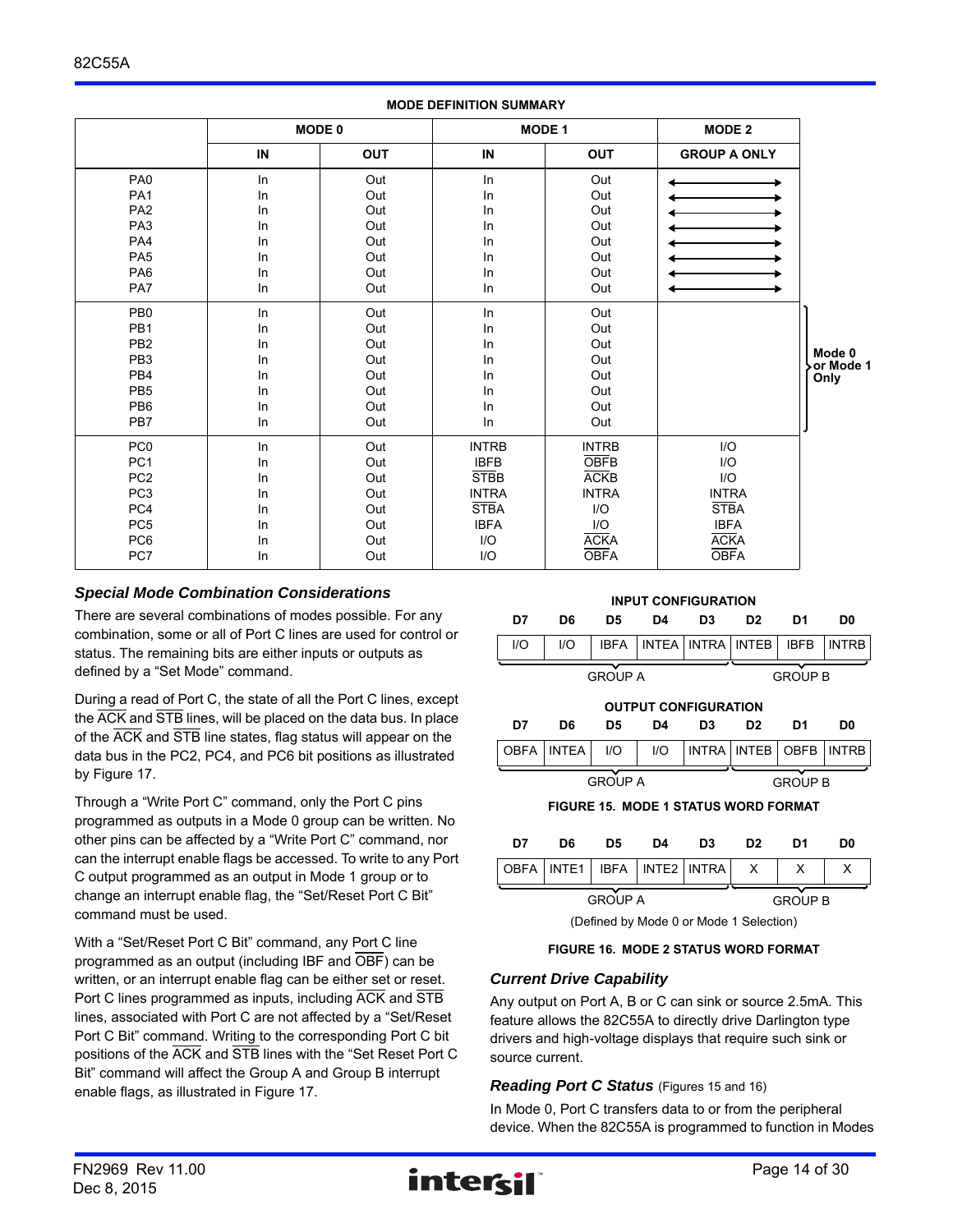1 or 2, Port C generates or accepts "hand shaking" signals with the peripheral device. Reading the contents of Port C allows the programmer to test or verify the "status" of each peripheral device and change the program flow accordingly.

There is not a special instruction to read the status information from Port C. A normal read operation of Port C is executed to perform this function.

| <b>INTERRUPT</b><br><b>ENABLE FLAG</b> | <b>POSITION</b> | <b>ALTERNATE PORT C</b><br><b>PIN SIGNAL (MODE)</b> |
|----------------------------------------|-----------------|-----------------------------------------------------|
| INTF B                                 | PC <sub>2</sub> | ACKB (Output Mode 1)<br>or STBB (Input Mode 1)      |
| <b>INTE A2</b>                         | PC <sub>4</sub> | STBA (Input Mode 1 or Mode<br>2)                    |
| <b>INTE A1</b>                         | PC <sub>6</sub> | ACKA (Output Mode 1 or<br>Mode 2)                   |

**FIGURE 17. INTERRUPT ENABLE FLAGS IN MODES 1 AND 2**

# *Applications of the 82C55A*

The 82C55A is a very powerful tool for interfacing peripheral equipment to the microcomputer system. It represents the optimum use of available pins and is flexible enough to interface almost any I/O device without the need for additional external logic.

Each peripheral device in a microcomputer system usually has a "service routine" associated with it. The routine manages the software interface between the device and the CPU. The functional definition of the 82C55A is programmed by the I/O service routine and becomes an extension of the system software. By examining the I/O devices interface characteristics for both data transfer and timing, and matching this information to the examples and tables in the detailed operational description, a control word can easily be developed to initialize the 82C55A to exactly "fit" the application. Figures 18 through 24 present a few examples of typical applications of the 82C55A.



**FIGURE 18. PRINTER INTERFACE**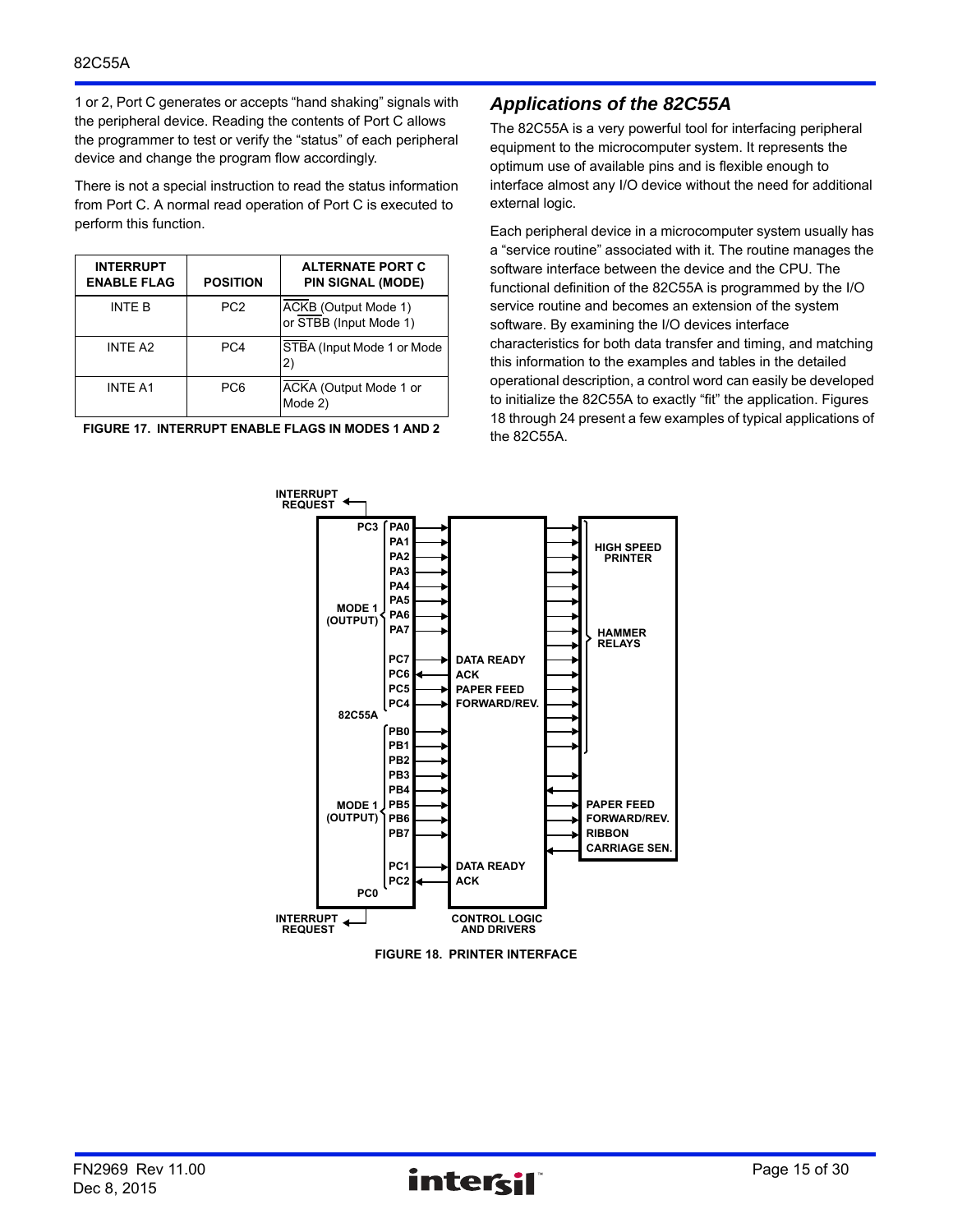



**FIGURE 19. KEYBOARD AND DISPLAY INTERFACE FIGURE 20. KEYBOARD AND TERMINAL ADDRESS INTERFACE**



**FIGURE 21. DIGITAL TO ANALOG, ANALOG TO DIGITAL FIGURE 22. BASIC CRT CONTROLLER INTERFACE**

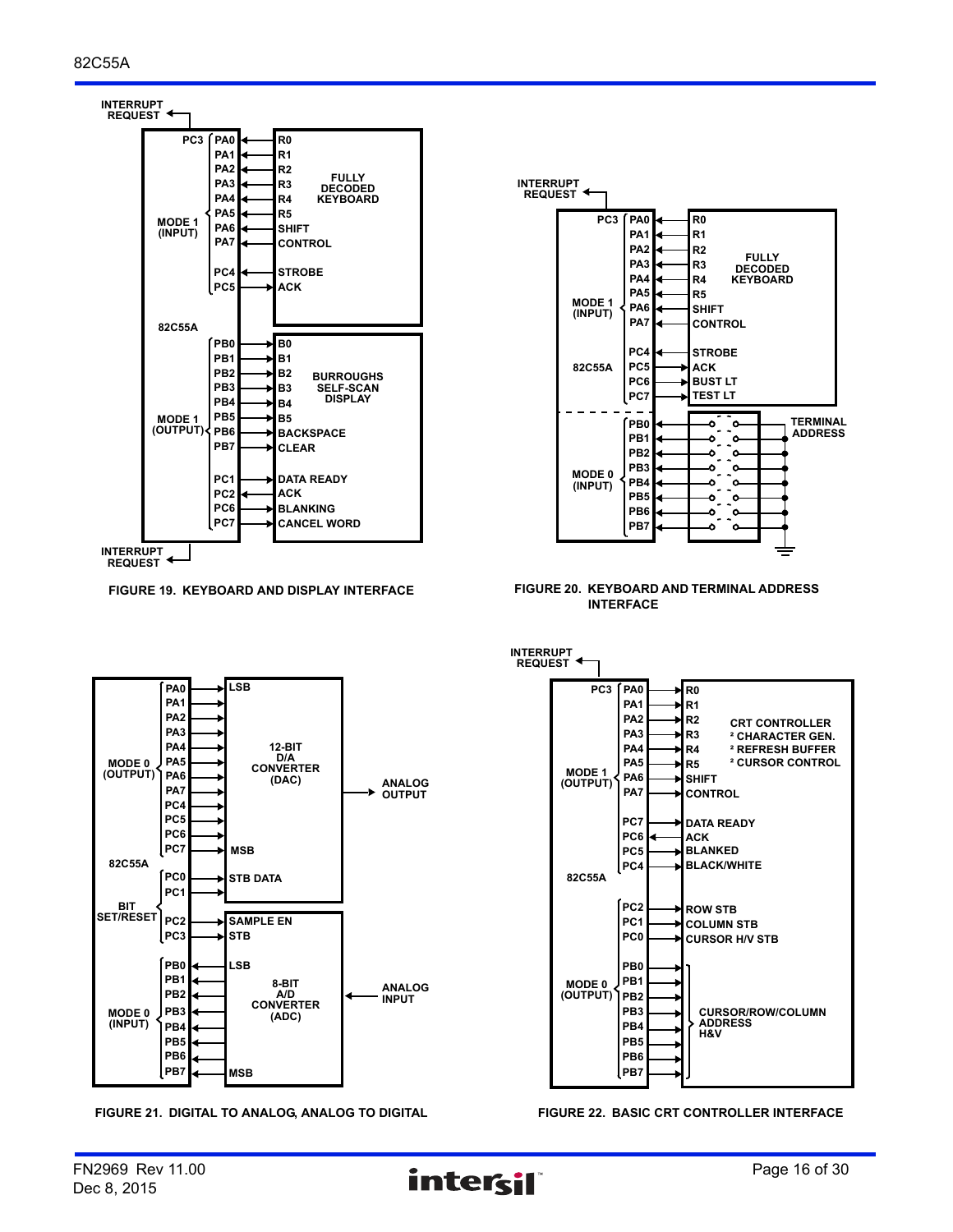



**FIGURE 23. BASIC FLOPPY DISC INTERFACE FIGURE 24. MACHINE TOOL CONTROLLER INTERFACE**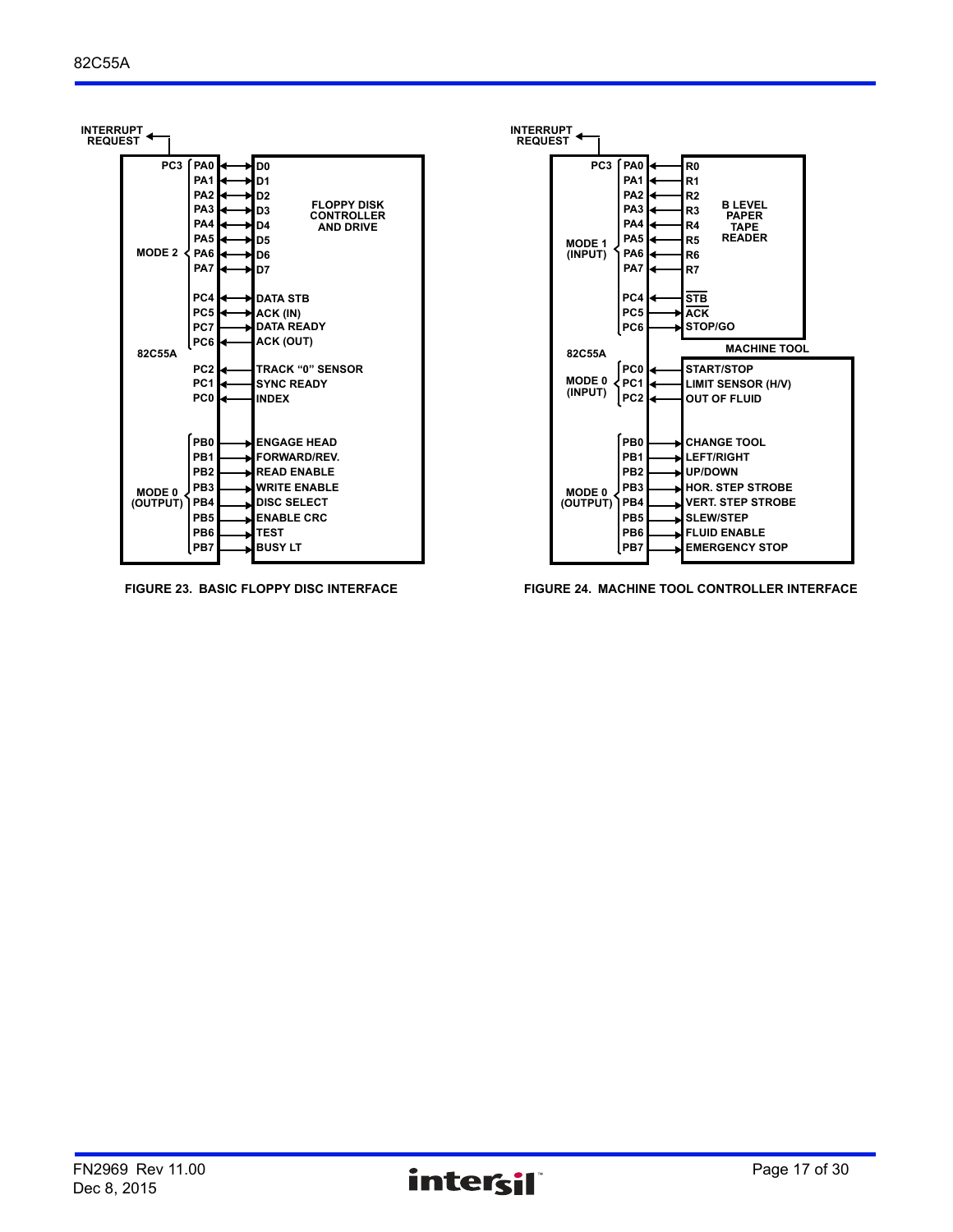#### **Absolute Maximum Ratings**  $T_A = +25^\circ C$  **Thermal Information**

| Input, Output or I/O Voltage GND-0.5V to $V_{CC}$ +0.5V |  |
|---------------------------------------------------------|--|
|                                                         |  |

#### **Operating Conditions**

| Operating Temperature Range |  |
|-----------------------------|--|
|                             |  |
| $IX82C55A$ 40°C to 85°C     |  |
| $MX82C55A$ 55°C to 125°C    |  |
|                             |  |

#### **Die Characteristics**

Gate Count. . . . . . . . . . . . . . . . . . . . . . . . . . . . . . . . . . . 1000 Gates

| Thermal Resistance (Typical, Note 1)             | $\theta$ <sub>JA</sub> (°C/W) | $\theta_{\text{J} \cap}$ (°C/W) |
|--------------------------------------------------|-------------------------------|---------------------------------|
| CERDIP Package                                   | 50                            | 10                              |
| CLCC Package                                     | 65                            | 14                              |
| PDIP Package                                     | 50                            | N/A                             |
| PLCC Package                                     | 55                            | N/A                             |
| MQFP Package                                     | 62                            | N/A                             |
| Maximum Storage Temperature Range-65°C to +150°C |                               |                                 |
| Maximum Junction Temperature                     |                               |                                 |
|                                                  |                               |                                 |
|                                                  |                               |                                 |
|                                                  |                               |                                 |
| (PLCC and MQFP Lead Tips Only)                   |                               |                                 |

*CAUTION: Stresses above those listed in "Absolute Maximum Ratings" may cause permanent damage to the device. This is a stress only rating and operation of the device at these or any other conditions above those indicated in the operational sections of this specification is not implied.*

#### NOTE:

1.  $\theta_{JA}$  is measured with the component mounted on an evaluation PC board in free air.

# SYMBOL **PARAMETER TEST CONDITIONS** MIN MAX UNITS  $V_{\text{IH}}$  | Logical One Input Voltage 2.0 2.2 - V V<sub>IL</sub> Logical Zero Input Voltage  $\vert$  0.8 V  $V_{\text{OH}}$  | Logical One Output Voltage |  $I_{\text{OH}}$  = -2.5mA,  $I_{OH} = -100 \mu A$ 3.0  $V_{CC}$  -0.4 - V V<sub>OL</sub> Logical Zero Output Voltage I<sub>OL</sub> +2.5mA - 0.4 | V I<sub>I</sub> | Input Leakage Current  $|V_{IN} = V_{CC}$  or GND, RD, CS, A1, A0, RESET, WR | -1.0 | +1.0 |  $\mu$ A IO  $\begin{vmatrix} I/O \end{vmatrix}$  Pin Leakage Current  $\begin{vmatrix} VO = VCC \end{vmatrix}$  Or GND,  $DO - D7$   $\begin{vmatrix} -10 & -10 \end{vmatrix}$  +10  $\begin{vmatrix} HAO \end{vmatrix}$ IBHH Bus Hold High Current  $\vert$  VO = 3.0V. Ports A, B, C  $T_A = -55^{\circ}$ C  $\mu A$  $T_A = +128^{\circ}$ C  $\qquad \qquad \begin{array}{c|c} \end{array}$  -50  $\qquad$  -400  $\qquad \qquad$   $\mu$ A IBHL Bus Hold Low Current VO = 1.0V. Port A ONLY  $T_A = -55^{\circ}$ C  $\mu A$  $T_A = +128$ °C  $\vert$  50 400  $\vert$   $\mu$ A IDAR Darlington Drive Current Ports A, B, C. Test Condition 3 -2.5 Note 2, 4 mA ICCSB Standby Power Supply Current  $V_{CC} = 5.5V$ ,  $V_{IN} = V_{CC}$  or GND. Output Open  $\vert$  - 10  $\vert$  µA ICCOP Operating Power Supply Current  $T_A$  = +25°C, V<sub>CC</sub> = 5.0V, Typical (See Note 3)  $\qquad \qquad$  1 mA/MHz

#### **Electrical Specifications** V<sub>CC</sub> = 5.0V ±10%; T<sub>A</sub> = Operating Temperature Range

NOTES:

2. No internal current limiting exists on Port Outputs. A resistor must be added externally to limit the current.

3. ICCOP = 1mA/MHz of Peripheral Read/Write cycle time. (Example: 1.0us I/O Read/Write cycle time = 1mA).

4. Tested as  $V_{OH}$  at -2.5mA.

#### **Capacitance**  $T_A = +25^\circ C$

| <b>SYMBOL</b> | <b>PARAMETER</b>  | <b>TYPICAL</b> |    | <b>TEST CONDITIONS</b>                          |  |  |
|---------------|-------------------|----------------|----|-------------------------------------------------|--|--|
| CIN           | Input Capacitance | 10             | рF | FREQ = 1MHz, All Measurements are referenced to |  |  |
| CI/O          | I/O Capacitance   | 20             | рF | device GND                                      |  |  |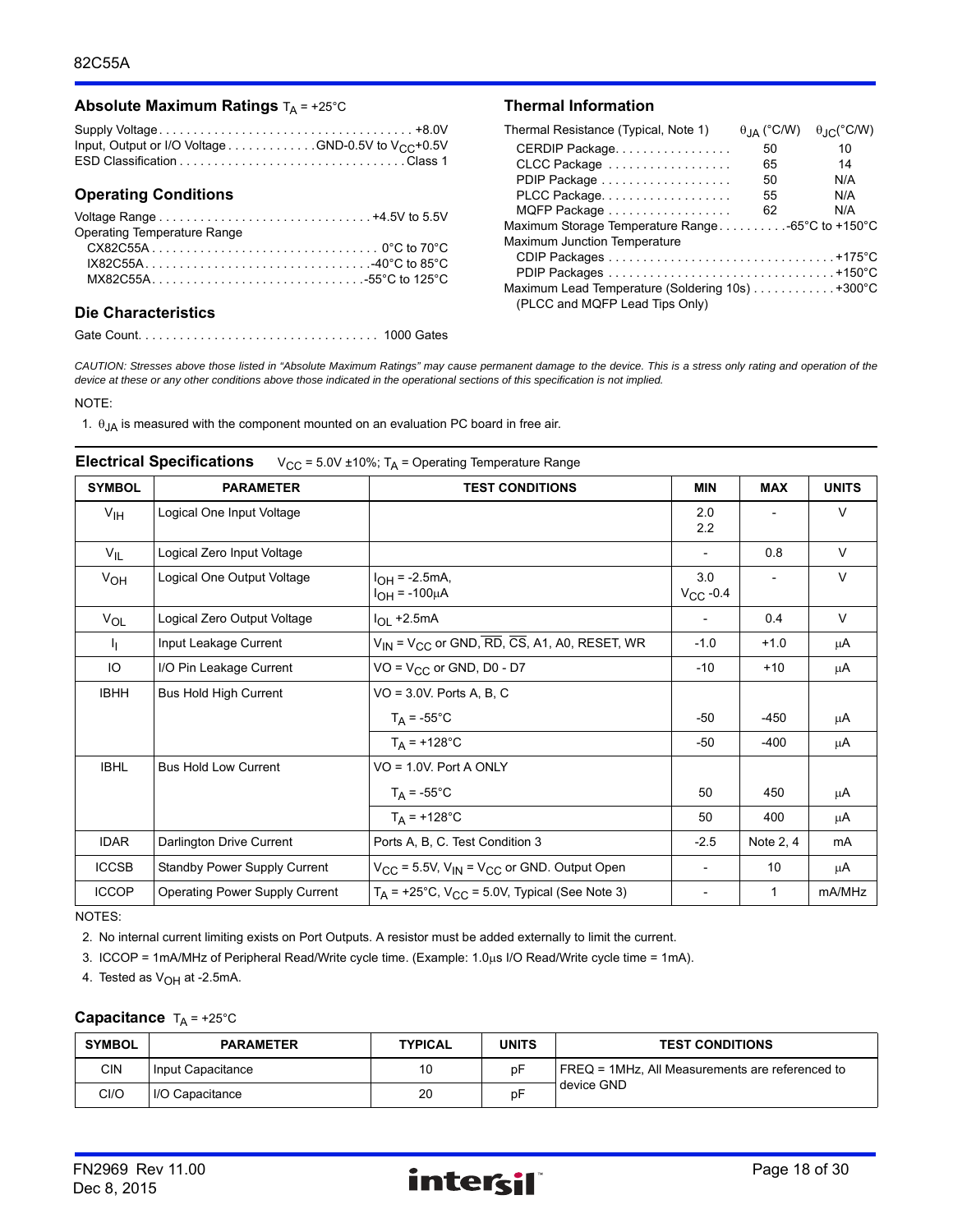### 82C55A

|  | <b>AC Electrical Specifications</b> $V_{CC} = +5V \pm 10\%$ , GND = 0V; T <sub>A</sub> = Operating Temperature Range |
|--|----------------------------------------------------------------------------------------------------------------------|
|--|----------------------------------------------------------------------------------------------------------------------|

|                     |                                       |                          | 82C55A-5                 | 82C55A                   |                          |              | <b>TEST</b>       |
|---------------------|---------------------------------------|--------------------------|--------------------------|--------------------------|--------------------------|--------------|-------------------|
| <b>SYMBOL</b>       | <b>PARAMETER</b>                      | <b>MIN</b>               | <b>MAX</b>               | <b>MIN</b>               | <b>MAX</b>               | <b>UNITS</b> | <b>CONDITIONS</b> |
| <b>READ TIMING</b>  |                                       |                          |                          |                          |                          |              |                   |
| $(1)$ tAR           | Address Stable Before RD              | 0                        | $\overline{\phantom{a}}$ | 0                        | $\blacksquare$           | ns           |                   |
| $(2)$ tRA           | Address Stable After RD               | 0                        |                          | 0                        | $\overline{\phantom{a}}$ | ns           |                   |
| $(3)$ tRR           | RD Pulse Width                        | 250                      | $\overline{\phantom{a}}$ | 150                      | $\overline{\phantom{a}}$ | ns           |                   |
| $(4)$ tRD           | Data Valid From RD                    |                          | 200                      |                          | 120                      | ns           | $\mathbf{1}$      |
| $(5)$ tDF           | Data Float After RD                   | 10                       | 75                       | 10                       | 75                       | ns           | $\overline{2}$    |
| $(6)$ tRV           | Time Between RDs and/or WRs           | 300                      | $\overline{\phantom{a}}$ | 300                      | $\blacksquare$           | ns           |                   |
| <b>WRITE TIMING</b> |                                       |                          |                          |                          |                          |              |                   |
| $(7)$ tAW           | Address Stable Before WR              | $\mathbf 0$              | $\mathcal{L}$            | $\mathbf 0$              | $\overline{\phantom{a}}$ | ns           |                   |
| $(8)$ tWA           | Address Stable After WR               | 20                       | $\blacksquare$           | 20                       | $\overline{\phantom{a}}$ | ns           |                   |
| $(9)$ tWW           | WR Pulse Width                        | 100                      | $\overline{\phantom{a}}$ | 100                      | $\overline{\phantom{a}}$ | ns           |                   |
| $(10)$ tDW          | Data Valid to WR High                 | 100                      | $\overline{\phantom{a}}$ | 100                      | $\overline{\phantom{a}}$ | ns           |                   |
| $(11)$ tWD          | Data Valid After WR High              | 30                       | $\overline{\phantom{a}}$ | 30                       | $\overline{\phantom{a}}$ | ns           |                   |
| <b>OTHER TIMING</b> |                                       |                          |                          |                          |                          |              |                   |
| $(12)$ tWB          | $\overline{WR}$ = 1 to Output         | $\overline{a}$           | 350                      | $\blacksquare$           | 350                      | ns           | $\mathbf{1}$      |
| $(13)$ tlR          | Peripheral Data Before RD             | $\mathbf 0$              | $\overline{\phantom{a}}$ | $\mathbf 0$              | $\overline{\phantom{a}}$ | ns           |                   |
| $(14)$ tHR          | Peripheral Data After RD              | 0                        | $\overline{\phantom{a}}$ | 0                        | $\overline{\phantom{a}}$ | ns           |                   |
| $(15)$ tAK          | <b>ACK Pulse Width</b>                | 200                      | $\overline{\phantom{a}}$ | 200                      | $\overline{\phantom{a}}$ | ns           |                   |
| $(16)$ tST          | <b>STB Pulse Width</b>                | 100                      | $\overline{\phantom{a}}$ | 100                      | $\blacksquare$           | ns           |                   |
| $(17)$ tPS          | Peripheral Data Before STB High       | 20                       | $\overline{\phantom{a}}$ | 20                       | $\overline{\phantom{a}}$ | ns           |                   |
| (18) tPH            | Peripheral Data After STB High        | 50                       |                          | 50                       | $\overline{\phantom{0}}$ | ns           |                   |
| $(19)$ tAD          | $ACK = 0$ to Output                   | $\blacksquare$           | 175                      | $\overline{\phantom{a}}$ | 175                      | ns           | $\mathbf{1}$      |
| (20) tKD            | $ACK = 1$ to Output Float             | 20                       | 250                      | 20                       | 250                      | ns           | $\overline{2}$    |
| $(21)$ tWOB         | $\overline{\text{WR}}$ = 1 to OBF = 0 | $\overline{\phantom{a}}$ | 150                      | $\overline{\phantom{a}}$ | 150                      | ns           | 1                 |
| $(22)$ tAOB         | $ACK = 0$ to $OBF = 1$                | $\overline{\phantom{a}}$ | 150                      | $\overline{\phantom{a}}$ | 150                      | ns           | $\mathbf{1}$      |
| $(23)$ tSIB         | $STB = 0$ to $IBF = 1$                |                          | 150                      |                          | 150                      | ns           | $\mathbf{1}$      |
| $(24)$ tRIB         | $RD = 1$ to $IBF = 0$                 | $\overline{\phantom{a}}$ | 150                      | $\overline{\phantom{a}}$ | 150                      | ns           | $\mathbf{1}$      |
| $(25)$ tRIT         | $RD = 0$ to $INTER = 0$               | $\overline{\phantom{a}}$ | 200                      | $\overline{\phantom{a}}$ | 200                      | ns           | $\mathbf{1}$      |
| $(26)$ tSIT         | $STB = 1$ to INTR = 1                 | $\overline{\phantom{a}}$ | 150                      | $\overline{\phantom{a}}$ | 150                      | ns           | $\mathbf{1}$      |
| $(27)$ tAIT         | $ACK = 1$ to INTR = 1                 | $\overline{\phantom{a}}$ | 150                      | $\overline{\phantom{a}}$ | 150                      | ns           | $\mathbf{1}$      |
| $(28)$ tWIT         | $WR = 0$ to INTR = 0                  | $\overline{\phantom{a}}$ | 200                      | $\overline{\phantom{a}}$ | 200                      | ns           | $\mathbf{1}$      |
| (29) tRES           | <b>Reset Pulse Width</b>              | 500                      | $\overline{\phantom{a}}$ | 500                      | $\overline{\phantom{a}}$ | ns           | 1, (Note)         |

NOTE: Period of initial Reset pulse after power-on must be at least 50usec. Subsequent Reset pulses may be 500ns minimum.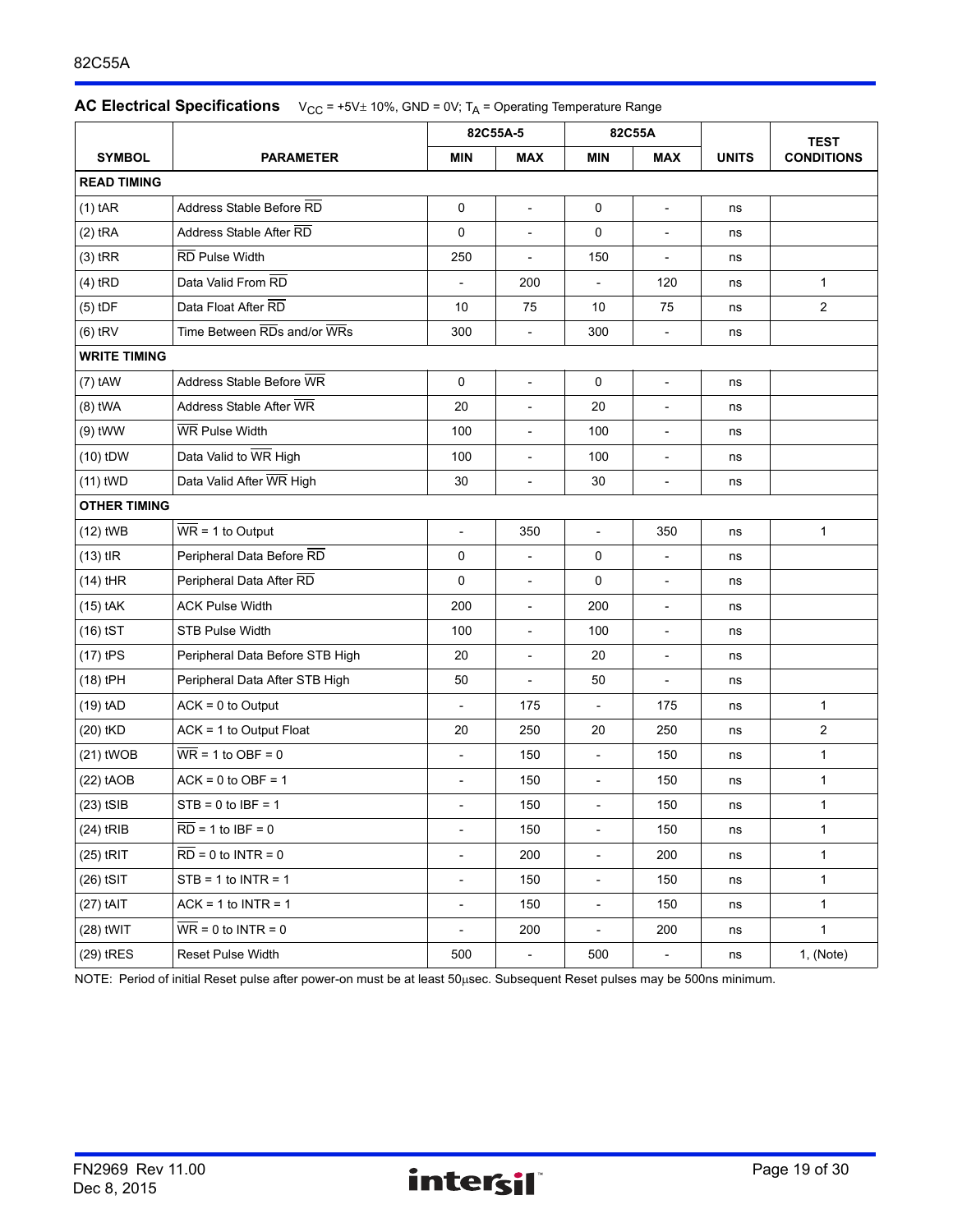# *Timing Waveforms*











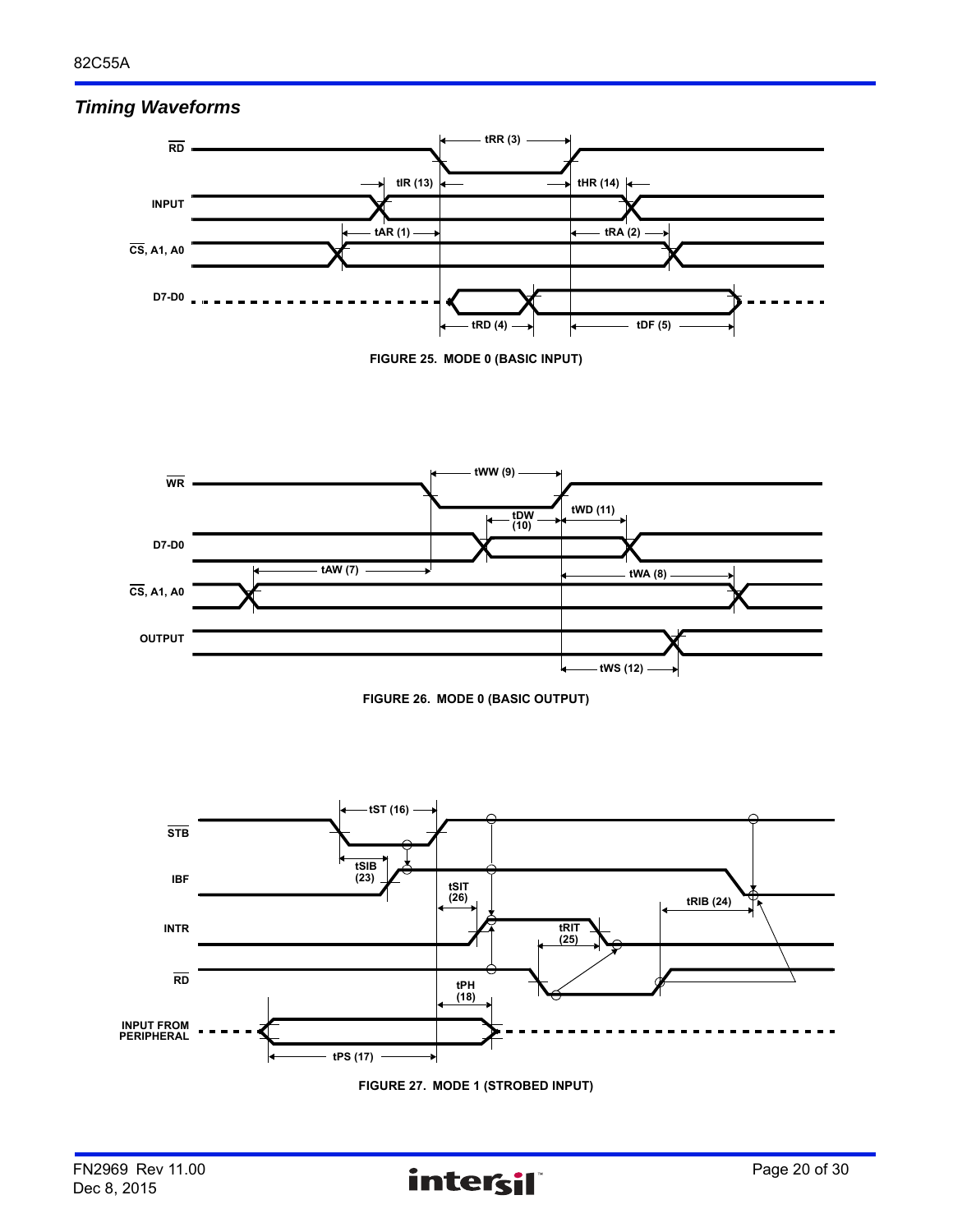





NOTE: Any sequence where  $\overline{\text{WR}}$  occurs before  $\overline{\text{ACK}}$  and  $\overline{\text{STE}}$  occurs before  $\overline{\text{RD}}$  is permissible. (INTR = IBF  $\bullet$   $\overline{\text{MASK}}$   $\bullet$   $\overline{\text{STB}}$   $\bullet$   $\overline{\text{RDD}}$  +  $\overline{\text{OBF}}$   $\bullet$   $\overline{\text{MASK}}$  $\bullet$  ACK  $\bullet$  WR)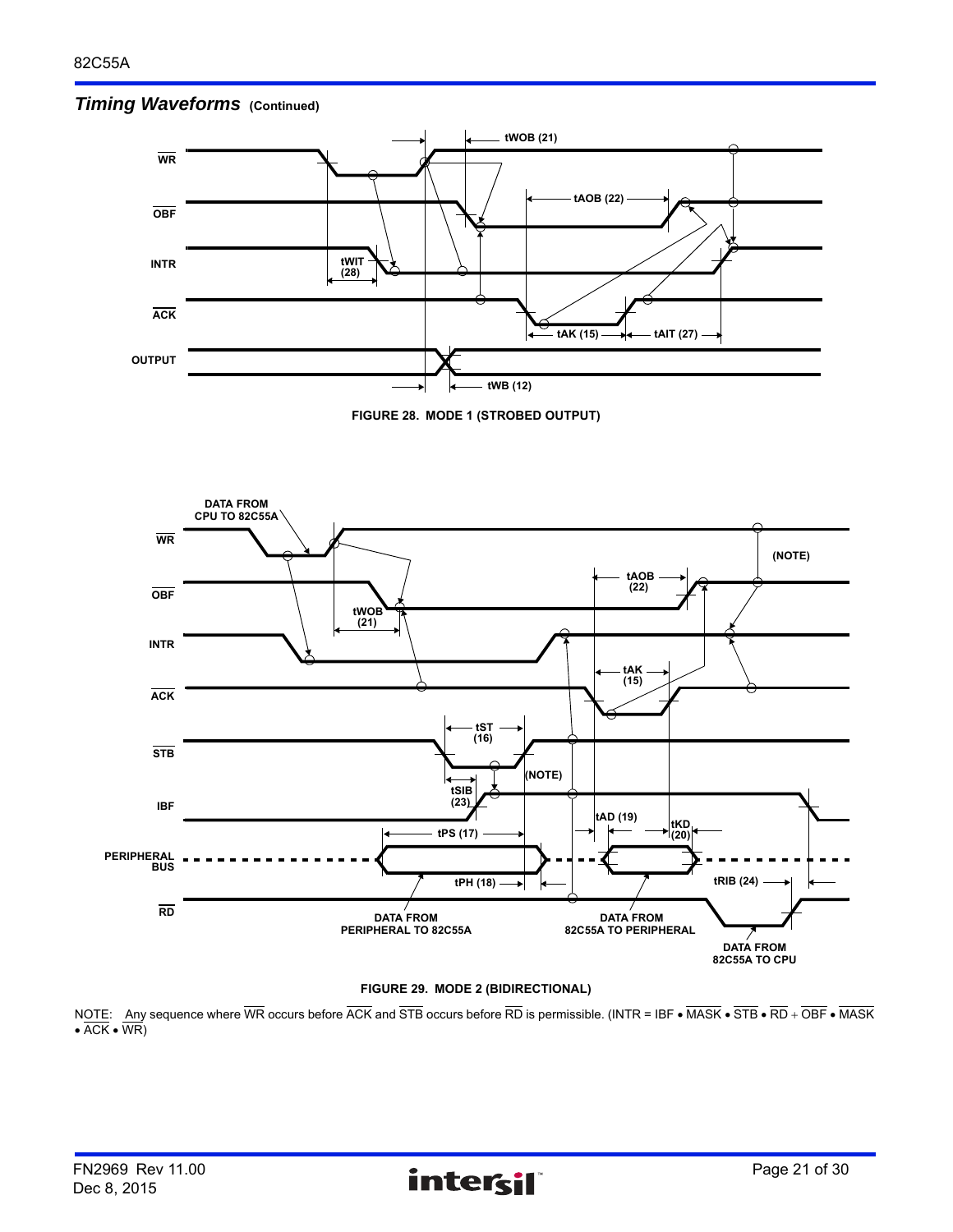# *Timing Waveforms* (Continued)



**FIGURE 30. WRITE TIMING FIGURE 31. READ TIMING**





NOTE: Includes STRAY and JIG Capacitance

# *AC Test Circuit AC Testing Input, Output Waveforms*

| <b>INPUT</b>      | <b>OUTPUT</b> |
|-------------------|---------------|
| $VIH + 0.4V$      | <b>VOH</b>    |
| 1.5V              | $1.5\%$       |
| <b>VIL - 0.4V</b> | VOL           |

AC Testing: All AC Parameters tested as per test circuits. Input RISE and FALL times are driven at 1ns/V.

#### **TEST CONDITION DEFINITION TABLE**

| <b>TEST CONDITION</b> | V1           | R <sub>1</sub> | R <sub>2</sub> | C <sub>1</sub> |
|-----------------------|--------------|----------------|----------------|----------------|
|                       | 1.7V         | $523\Omega$    | Open           | 150pF          |
|                       | $V_{\rm CC}$ | $2k\Omega$     | $1.7k\Omega$   | 50pF           |
| 3                     | 1.5V         | $750\Omega$    | Open           | 50pF           |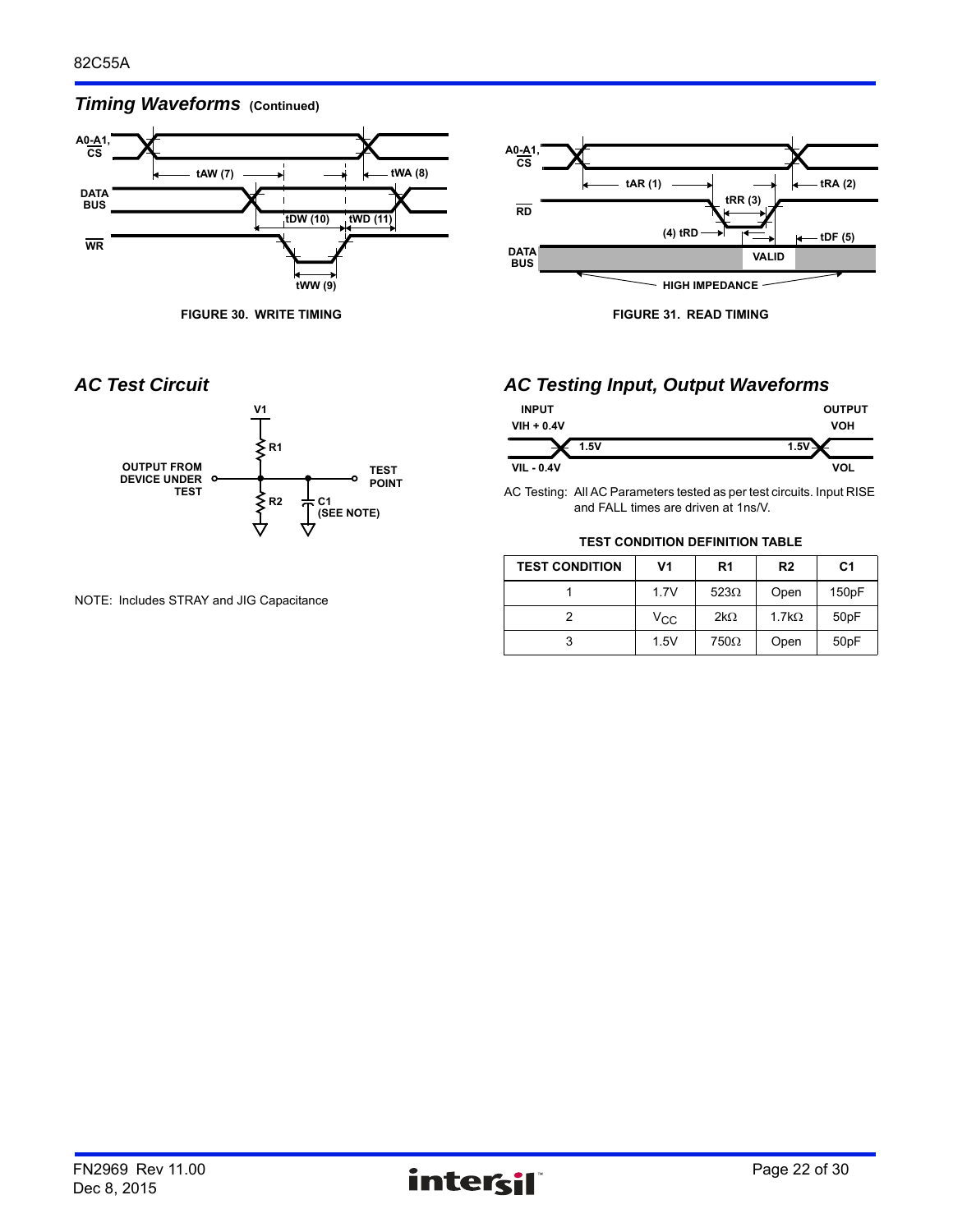# *Burn-In Circuits*





#### NOTES:

1.  $V_{CC}$  = 5.5V  $\pm$  0.5V

- 2. VIH =  $4.5V \pm 10\%$
- 3. VIL = -0.2V to 0.4V
- 4.  $GND = 0V$

- 1.  $C1 = 0.01 \mu F$  minimum
- 2. All resistors are  $47k\Omega \pm 5\%$
- 3.  $f0 = 100k$ Hz  $\pm 10\%$
- 4.  $f1 = f0 \div 2$ ;  $f2 = f1 \div 2$ ; ...;  $f15 = f14 \div 2$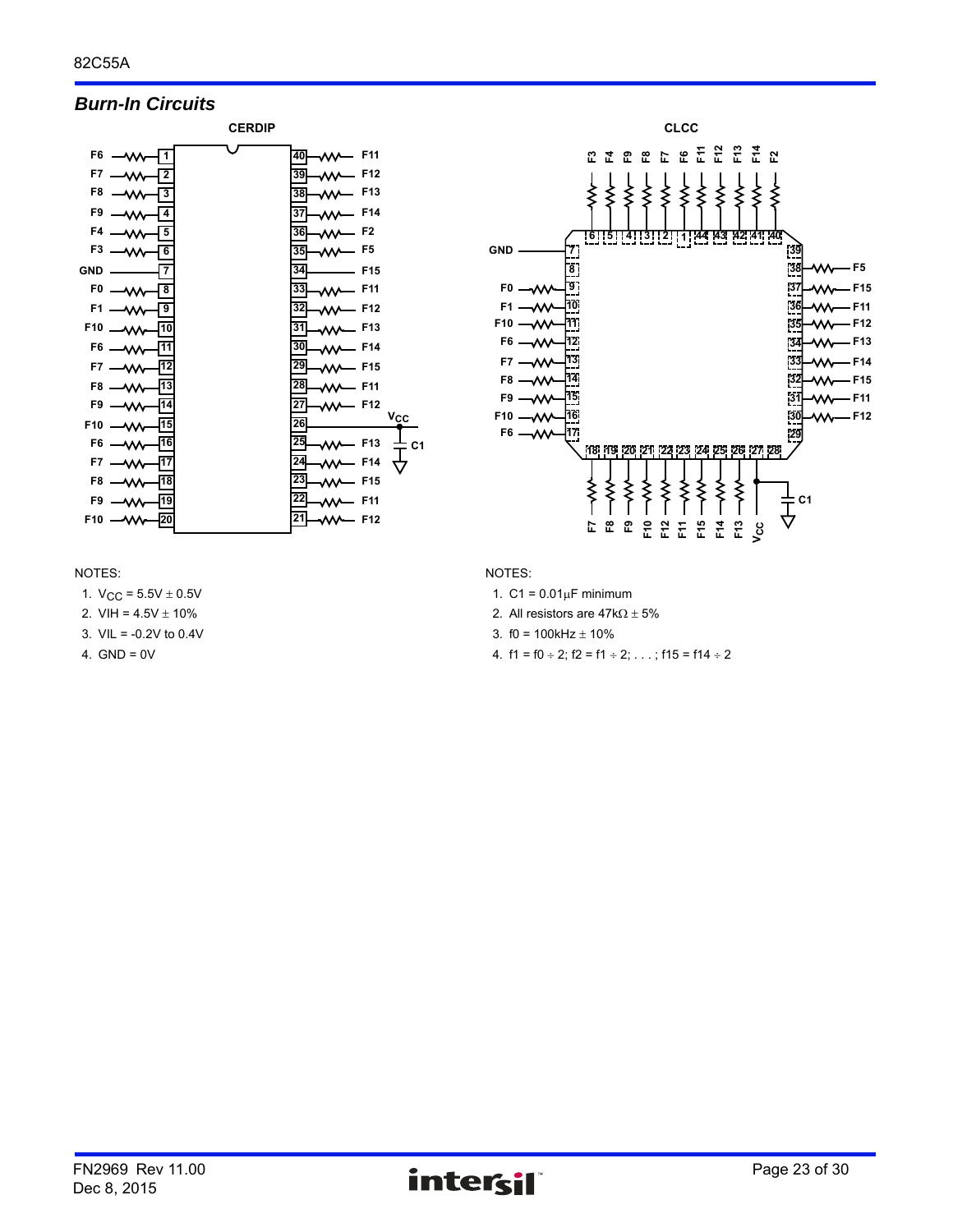# *Die Characteristics*

# **METALLIZATION:**

Type: Silicon - Aluminum Thickness:  $11k\text{\AA}$   $\pm 1k\text{\AA}$ 

# *Metallization Mask Layout*

# **GLASSIVATION:**

Type: SiO<sub>2</sub> Thickness:  $8k\text{\AA}$   $\pm 1k\text{\AA}$ 

**82C55A RD PA0 PA1 PA2 PA3 PA4 PA5 PA6 PA7 WR** æ. TIOTANDONG<br>TOODELTI **RESET CS D0 GND D1 NDLAN A1D2 A0 D3 PC7 D4 PC6 D5 PC5 D6 D7 PC4** VCC. GN ж, **PC0**  $v_{cc}$ **PC1** 50 8

**PC2 PC3 PB0 PB1 PB2 PB3 PB4 PB5 PB6 PB7**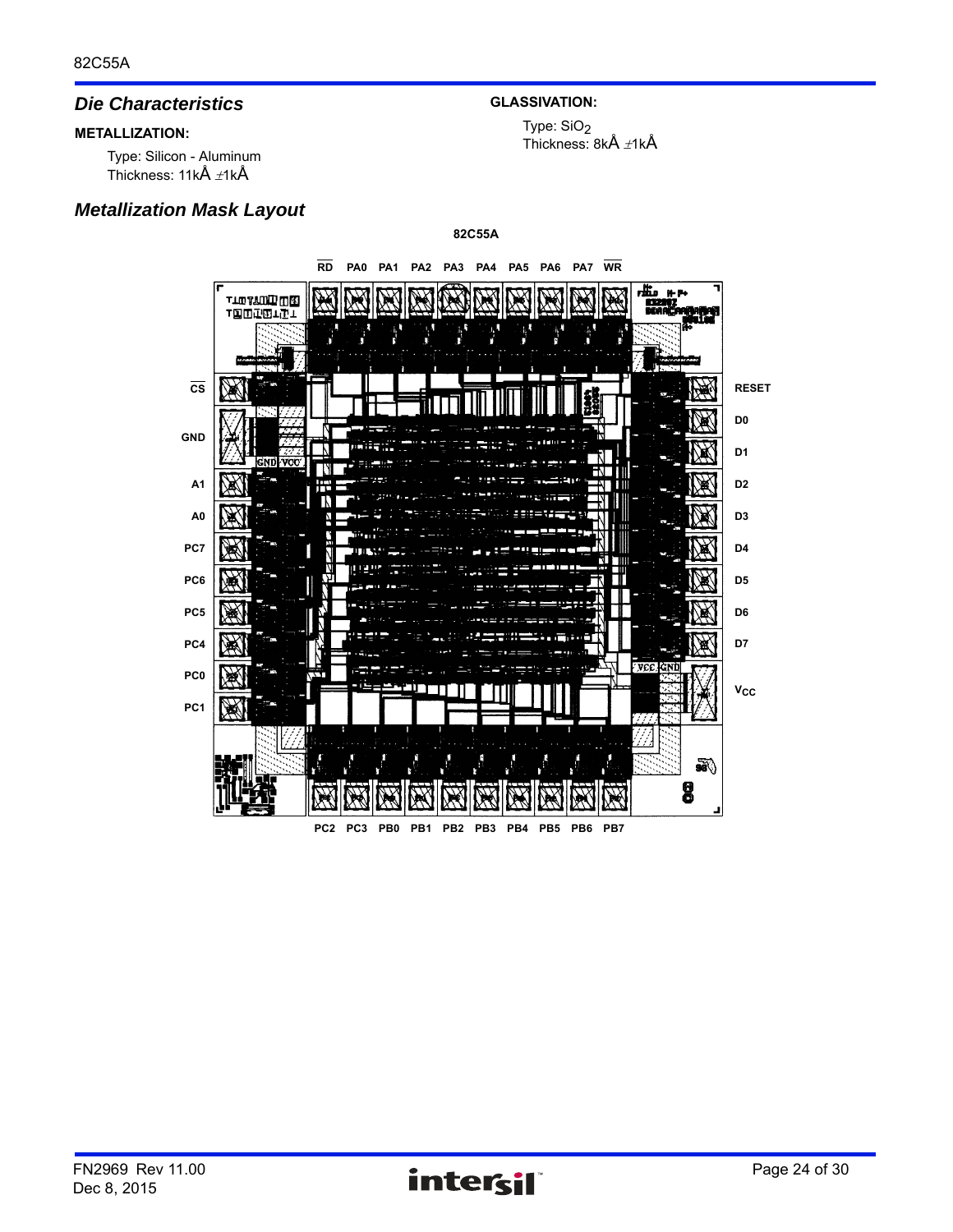# *Revision History*

The revision history provided is for informational purposes only and is believed to be accurate, but not warranted. Please go to the web to make sure that you have the latest revision.

| <b>DATE</b>      | <b>REVISION</b> | <b>CHANGE</b>                                                                                            |
|------------------|-----------------|----------------------------------------------------------------------------------------------------------|
| December 8, 2015 | FN2969.11       | - Ordering Information Table on page 1.<br>- Added Revision History.<br>- Added About Intersil Verbiage. |

# *About Intersil*

Intersil Corporation is a leading provider of innovative power management and precision analog solutions. The company's products address some of the largest markets within the industrial and infrastructure, mobile computing and high-end consumer markets.

For the most updated datasheet, application notes, related documentation and related parts, please see the respective product information page found at<www.intersil.com>.

You may report errors or suggestions for improving this datasheet by visiting [www.intersil.com/ask](http://www.intersil.com/en/support.html?OrganizationID=784358&p=createnewticket&p_href=http%3A%2F%2Fwww.intersil.com%2Fen%2Fsupport.html).

Reliability reports are also available from our website at [www.intersil.com/support](http://www.intersil.com/en/support/qualandreliability.html#reliability)

© Copyright Intersil Americas LLC 1998-2015. All Rights Reserved. All trademarks and registered trademarks are the property of their respective owners.

For additional products, see [www.intersil.com/en/products.html](http://www.intersil.com/en/products.html?utm_source=Intersil&utm_medium=datasheet&utm_campaign=disclaimer-ds-footer)

[Intersil products are manufactured, assembled and tested utilizing ISO9001 quality systems as noted](http://www.intersil.com/en/products.html?utm_source=Intersil&utm_medium=datasheet&utm_campaign=disclaimer-ds-footer) in the quality certifications found at [www.intersil.com/en/support/qualandreliability.html](http://www.intersil.com/en/support/qualandreliability.html?utm_source=Intersil&utm_medium=datasheet&utm_campaign=disclaimer-ds-footer)

*Intersil products are sold by description only. Intersil may modify the circuit design and/or specifications of products at any time without notice, provided that such modification does not, in Intersil's sole judgment, affect the form, fit or function of the product. Accordingly, the reader is cautioned to verify that datasheets are current before placing orders. Information furnished by Intersil is believed to be accurate and reliable. However, no responsibility is assumed by Intersil or its subsidiaries for its use; nor for any infringements of patents or other rights of third parties which may result from its use. No license is granted by implication or otherwise under any patent or patent rights of Intersil or its subsidiaries.*

For information regarding Intersil Corporation and its products, see [www.intersil.com](http://www.intersil.com?utm_source=intersil&utm_medium=datasheet&utm_campaign=disclaimer-ds-footer)

Dec 8, 2015

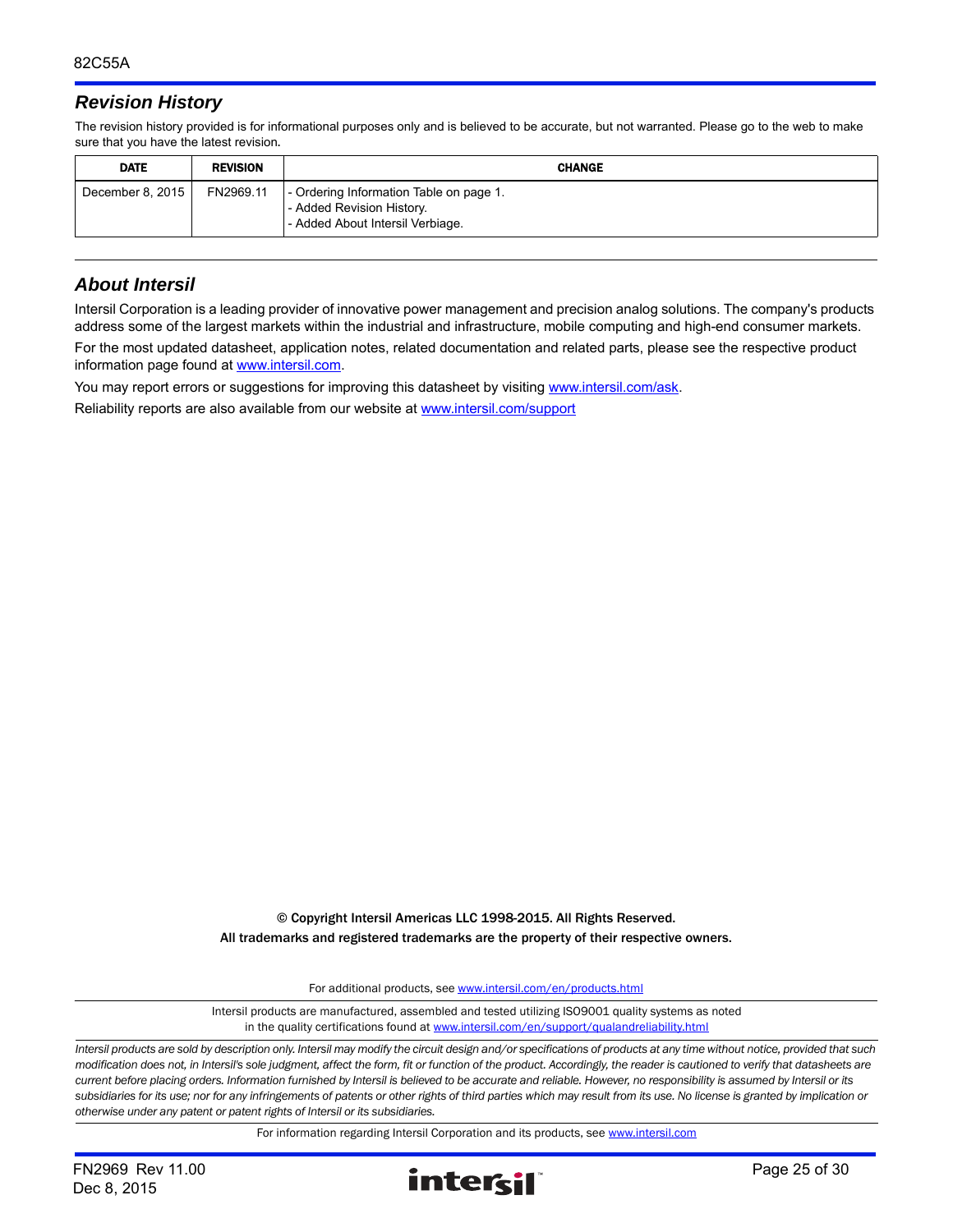# *Dual-In-Line Plastic Packages (PDIP)*



#### NOTES:

- 1. Controlling Dimensions: INCH. In case of conflict between English and Metric dimensions, the inch dimensions control.
- 2. Dimensioning and tolerancing per ANSI Y14.5M**-**1982.
- 3. Symbols are defined in the "MO Series Symbol List" in Section 2.2 of Publication No. 95.
- 4. Dimensions A, A1 and L are measured with the package seated in JEDEC seating plane gauge GS**-**3.
- 5. D, D1, and E1 dimensions do not include mold flash or protrusions. Mold flash or protrusions shall not exceed 0.010 inch (0.25mm).
- 6. E and  $|e_A|$  are measured with the leads constrained to be perpendicular to datum | -C- |.
- 7.  $e_B$  and  $e_C$  are measured at the lead tips with the leads unconstrained.  $e_C$  must be zero or greater.
- 8. B1 maximum dimensions do not include dambar protrusions. Dambar protrusions shall not exceed 0.010 inch (0.25mm).
- 9. N is the maximum number of terminal positions.
- 10. Corner leads (1, N, N/2 and N/2 + 1) for E8.3, E16.3, E18.3, E28.3, E42.6 will have a B1 dimension of 0.030 - 0.045 inch (0.76 - 1.14mm).

#### **E40.6 (JEDEC MS-011-AC ISSUE B) 40 LEAD DUAL-IN-LINE PLASTIC PACKAGE**

|                | <b>INCHES</b> |            | <b>MILLIMETERS</b> |            |                   |
|----------------|---------------|------------|--------------------|------------|-------------------|
| <b>SYMBOL</b>  | <b>MIN</b>    | <b>MAX</b> | <b>MIN</b>         | <b>MAX</b> | <b>NOTES</b>      |
| A              |               | 0.250      |                    | 6.35       | 4                 |
| A1             | 0.015         |            | 0.39               |            | 4                 |
| A <sub>2</sub> | 0.125         | 0.195      | 3.18               | 4.95       |                   |
| B              | 0.014         | 0.022      | 0.356              | 0.558      |                   |
| <b>B1</b>      | 0.030         | 0.070      | 0.77               | 1.77       | 8                 |
| C              | 0.008         | 0.015      | 0.204              | 0.381      | $\qquad \qquad -$ |
| D              | 1.980         | 2.095      | 50.3               | 53.2       | 5                 |
| D1             | 0.005         |            | 0.13               |            | 5                 |
| Е              | 0.600         | 0.625      | 15.24              | 15.87      | 6                 |
| E1             | 0.485         | 0.580      | 12.32              | 14.73      | 5                 |
| e              | 0.100 BSC     |            |                    | 2.54 BSC   | $\qquad \qquad -$ |
| $e_A$          | 0.600 BSC     |            |                    | 15.24 BSC  | 6                 |
| $e_{B}$        |               | 0.700      |                    | 17.78      | 7                 |
| L              | 0.115         | 0.200      | 2.93               | 5.08       | 4                 |
| N              | 40            |            |                    | 40         | 9                 |

Rev. 0 12/93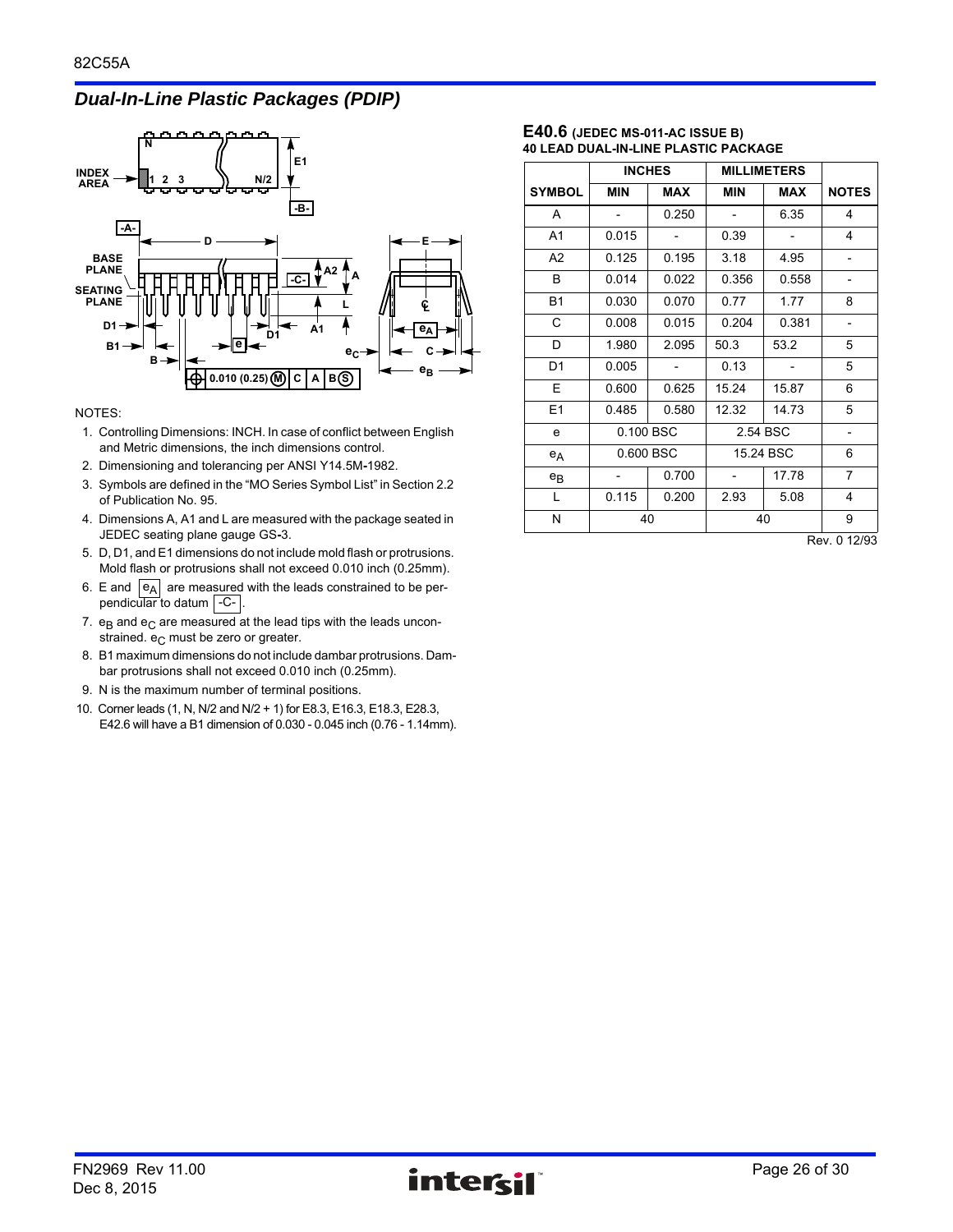# *Ceramic Dual-In-Line Frit Seal Packages (CERDIP)*



NOTES:

- 1. Index area: A notch or a pin one identification mark shall be located adjacent to pin one and shall be located within the shaded area shown. The manufacturer's identification shall not be used as a pin one identification mark.
- 2. The maximum limits of lead dimensions b and c or M shall be measured at the centroid of the finished lead surfaces, when solder dip or tin plate lead finish is applied.
- 3. Dimensions b1 and c1 apply to lead base metal only. Dimension M applies to lead plating and finish thickness.
- 4. Corner leads (1, N, N/2, and N/2+1) may be configured with a partial lead paddle. For this configuration dimension b3 replaces dimension b2.
- 5. This dimension allows for off-center lid, meniscus, and glass overrun.
- 6. Dimension Q shall be measured from the seating plane to the base plane.
- 7. Measure dimension S1 at all four corners.
- 8. N is the maximum number of terminal positions.
- 9. Dimensioning and tolerancing per ANSI Y14.5M 1982.
- 10. Controlling dimension: INCH.

| F40.6 MIL-STD-1835 GDIP1-T40 (D-5, CONFIGURATION A)   |  |
|-------------------------------------------------------|--|
| <b>40 LEAD CERAMIC DUAL-IN-LINE FRIT SEAL PACKAGE</b> |  |

|                | <b>INCHES</b>            |             | <b>MILLIMETERS</b>       |                  |                          |
|----------------|--------------------------|-------------|--------------------------|------------------|--------------------------|
| <b>SYMBOL</b>  | <b>MIN</b>               | <b>MAX</b>  | <b>MIN</b>               | <b>MAX</b>       | <b>NOTES</b>             |
| A              | $\overline{\phantom{a}}$ | 0.225       | $\overline{\phantom{a}}$ | 5.72             | $\overline{\phantom{0}}$ |
| $\mathsf b$    | 0.014                    | 0.026       | 0.36                     | 0.66             | 2                        |
| b <sub>1</sub> | 0.014                    | 0.023       | 0.36                     | 0.58             | 3                        |
| b2             | 0.045                    | 0.065       | 1.14                     | 1.65             | $\overline{\phantom{0}}$ |
| b <sub>3</sub> | 0.023                    | 0.045       | 0.58                     | 1.14             | 4                        |
| $\mathbf{C}$   | 0.008                    | 0.018       | 0.20                     | 0.46             | $\overline{2}$           |
| c1             | 0.008                    | 0.015       | 0.20                     | 0.38             | 3                        |
| D              | $\overline{\phantom{a}}$ | 2.096       | $\overline{\phantom{a}}$ | 53.24            | 5                        |
| E              | 0.510                    | 0.620       | 12.95                    | 15.75            | 5                        |
| e              | 0.100 BSC                |             | 2.54 BSC                 |                  |                          |
| eA             | 0.600 BSC                |             |                          | 15.24 BSC        |                          |
| eA/2           |                          | 0.300 BSC   | 7.62 BSC                 |                  | $\overline{\phantom{0}}$ |
| L              | 0.125                    | 0.200       | 3.18                     | 5.08             |                          |
| Q              | 0.015                    | 0.070       | 0.38                     | 1.78             | 6                        |
| S <sub>1</sub> | 0.005                    |             | 0.13                     |                  | $\overline{7}$           |
| $\alpha$       | $90^{\circ}$             | $105^\circ$ | $90^{\circ}$             | 105 <sup>o</sup> |                          |
| aaa            | $\overline{\phantom{0}}$ | 0.015       | $\overline{\phantom{a}}$ | 0.38             | $\overline{\phantom{0}}$ |
| bbb            | -                        | 0.030       |                          | 0.76             |                          |
| ccc            | $\overline{\phantom{0}}$ | 0.010       |                          | 0.25             | $\overline{\phantom{0}}$ |
| M              |                          | 0.0015      | $\overline{\phantom{a}}$ | 0.038            | 2, 3                     |
| N              | 40                       |             |                          | 40               | 8                        |

Rev. 0 4/94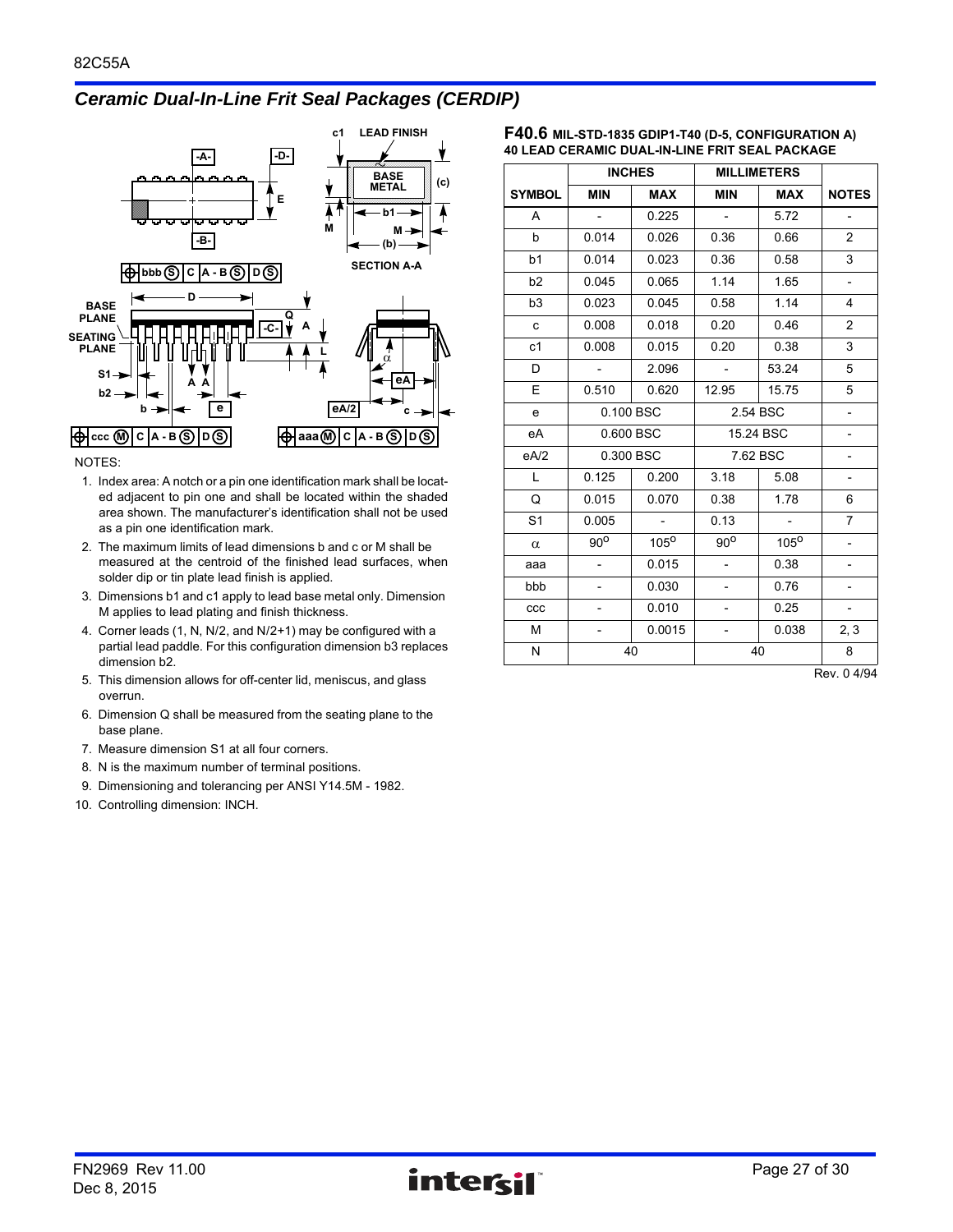# *Ceramic Leadless Chip Carrier Packages (CLCC)*



#### **J44.A MIL-STD-1835 CQCC1-N44 (C-5) 44 PAD CERAMIC LEADLESS CHIP CARRIER PACKAGE**

|                |                     | <b>INCHES</b><br><b>MILLIMETERS</b> |                  |           |                          |
|----------------|---------------------|-------------------------------------|------------------|-----------|--------------------------|
| <b>SYMBOL</b>  | <b>MIN</b>          | <b>MAX</b>                          | <b>MIN</b>       | MAX       | <b>NOTES</b>             |
| A              | 0.064               | 0.120                               | 1.63             | 3.05      | 6, 7                     |
| A1             | 0.054               | 0.088                               | 1.37             | 2.24      |                          |
| B              | 0.033               | 0.039                               | 0.84             | 0.99      | $\overline{4}$           |
| <b>B1</b>      | 0.022               | 0.028                               | 0.56             | 0.71      | 2,4                      |
| B <sub>2</sub> |                     | 0.072 REF                           | 1.83 REF         |           |                          |
| B <sub>3</sub> | 0.006               | 0.022                               | 0.15             | 0.56      | $\overline{\phantom{0}}$ |
| D              | 0.640               | 0.662                               | 16.26   16.81    |           |                          |
| D <sub>1</sub> |                     | 0.500 BSC                           |                  | 12.70 BSC |                          |
| D <sub>2</sub> |                     | 0.250 BSC                           |                  | 6.35 BSC  | $\overline{\phantom{0}}$ |
| D <sub>3</sub> | $\omega_{\rm{max}}$ | 0.662                               |                  | 16.81     | 2                        |
| E              | 0.640               | 0.662                               | 16.26            | 16.81     | $\overline{\phantom{0}}$ |
| E1             | 0.500 BSC           |                                     |                  | 12.70 BSC | $\overline{\phantom{0}}$ |
| E <sub>2</sub> | 0.250 BSC           |                                     | 6.35 BSC         |           | $\overline{\phantom{0}}$ |
| E <sub>3</sub> | $\sim$              | 0.662                               | $\sim$ 100 $\pm$ | 16.81     | 2                        |
| e              | 0.050 BSC           |                                     |                  | 1.27 BSC  | $\overline{a}$           |
| e1             | 0.015               |                                     | 0.38             |           | $\overline{c}$           |
| h              |                     | 0.040 REF                           |                  | 1.02 REF  | 5                        |
| j              |                     | 0.020 REF                           |                  | 0.51 REF  | 5                        |
| L              | 0.045               | 0.055                               | 1.14             | 1.40      | $\overline{\phantom{0}}$ |
| L1             | 0.045               | 0.055                               | 1.14             | 1.40      | $\overline{\phantom{0}}$ |
| L2             | 0.075               | 0.095                               | 1.90             | 2.41      |                          |
| L <sub>3</sub> | 0.003               | 0.015                               | 0.08             | 0.38      |                          |
| <b>ND</b>      | 11                  |                                     |                  | 11        | 3                        |
| <b>NE</b>      | 11                  |                                     |                  | 11        | 3                        |
| N              | 44                  |                                     |                  | 44        | 3                        |
|                |                     |                                     |                  |           | Rev. 0 5/18/94           |

- 1. Metallized castellations shall be connected to plane 1 terminals and extend toward plane 2 across at least two layers of ceramic or completely across all of the ceramic layers to make electrical connection with the optional plane 2 terminals.
- 2. Unless otherwise specified, a minimum clearance of 0.015 inch (0.38mm) shall be maintained between all metallized features (e.g., lid, castellations, terminals, thermal pads, etc.)
- 3. Symbol "N" is the maximum number of terminals. Symbols "ND" and "NE" are the number of terminals along the sides of length "D" and "E", respectively.
- 4. The required plane 1 terminals and optional plane 2 terminals (if used) shall be electrically connected.
- 5. The corner shape (square, notch, radius, etc.) may vary at the manufacturer's option, from that shown on the drawing.
- 6. Chip carriers shall be constructed of a minimum of two ceramic layers.
- 7. Dimension "A" controls the overall package thickness. The maximum "A" dimension is package height before being solder dipped.
- 8. Dimensioning and tolerancing per ANSI Y14.5M-1982.
- 9. Controlling dimension: INCH.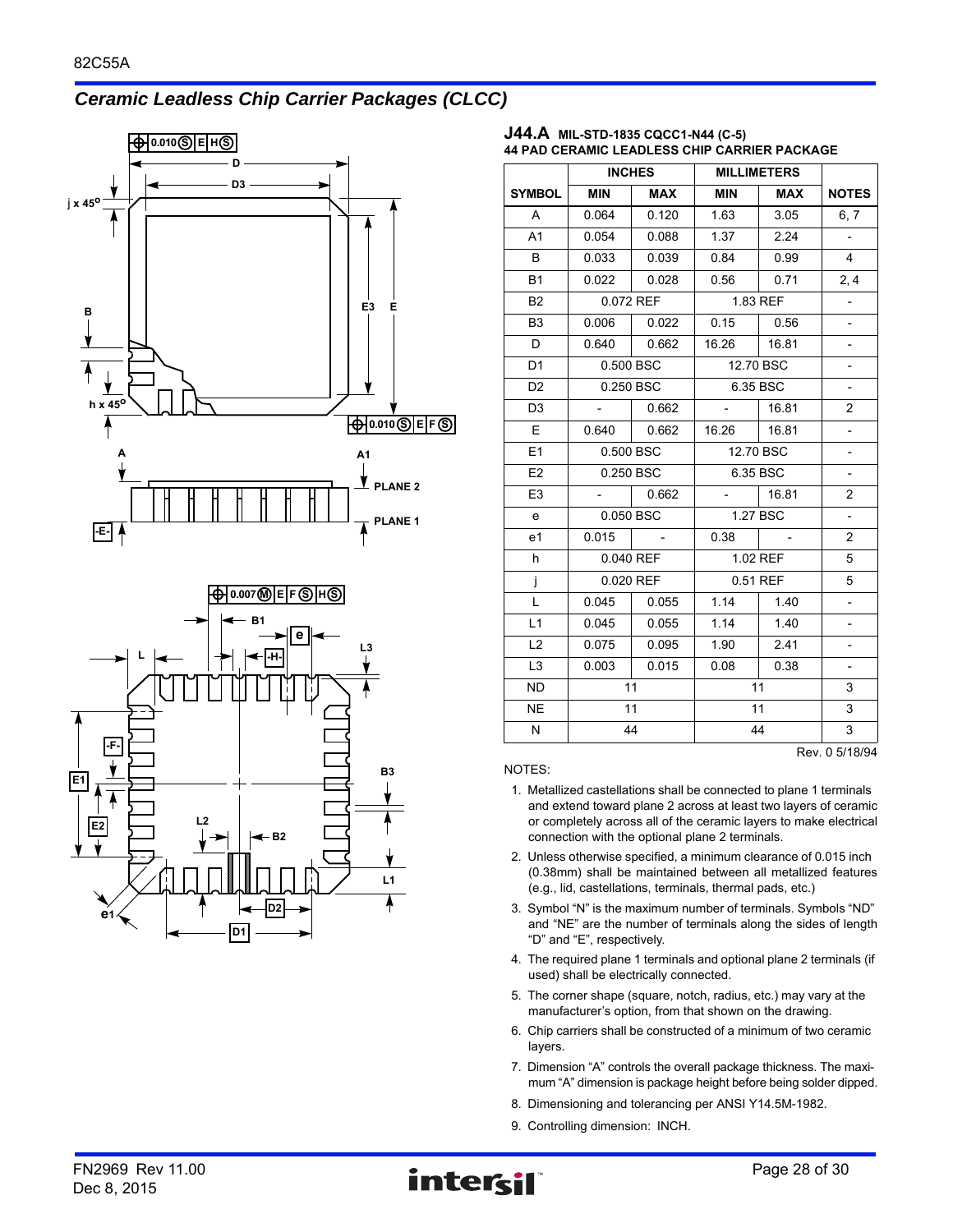# *Plastic Leaded Chip Carrier Packages (PLCC)*



#### **N44.65 (JEDEC MS-018AC ISSUE A) 44 LEAD PLASTIC LEADED CHIP CARRIER PACKAGE**

|                | <b>INCHES</b> |            | <b>MILLIMETERS</b> |            |              |
|----------------|---------------|------------|--------------------|------------|--------------|
| <b>SYMBOL</b>  | <b>MIN</b>    | <b>MAX</b> | <b>MIN</b>         | <b>MAX</b> | <b>NOTES</b> |
| А              | 0.165         | 0.180      | 4.20               | 4.57       |              |
| A <sub>1</sub> | 0.090         | 0.120      | 2.29               | 3.04       |              |
| D              | 0.685         | 0.695      | 17.40              | 17.65      |              |
| D <sub>1</sub> | 0.650         | 0.656      | 16.51              | 16.66      | 3            |
| D <sub>2</sub> | 0.291         | 0.319      | 7.40               | 8.10       | 4, 5         |
| E              | 0.685         | 0.695      | 17.40              | 17.65      |              |
| E1             | 0.650         | 0.656      | 16.51              | 16.66      | 3            |
| E <sub>2</sub> | 0.291         | 0.319      | 7.40               | 8.10       | 4, 5         |
| Ν              |               | 44         |                    | 44         | 6            |

Rev. 2 11/97

- 1. Controlling dimension: INCH. Converted millimeter dimensions are not necessarily exact.
- 2. Dimensions and tolerancing per ANSI Y14.5M-1982.
- 3. Dimensions D1 and E1 do not include mold protrusions. Allowable mold protrusion is 0.010 inch (0.25mm) per side. Dimensions D1 and E1 include mold mismatch and are measured at the extreme material condition at the body parting line.
- 4. To be measured at seating plane  $\lfloor$ -C- $\rfloor$  contact point.
- 5. Centerline to be determined where center leads exit plastic body.
- 6. "N" is the number of terminal positions.